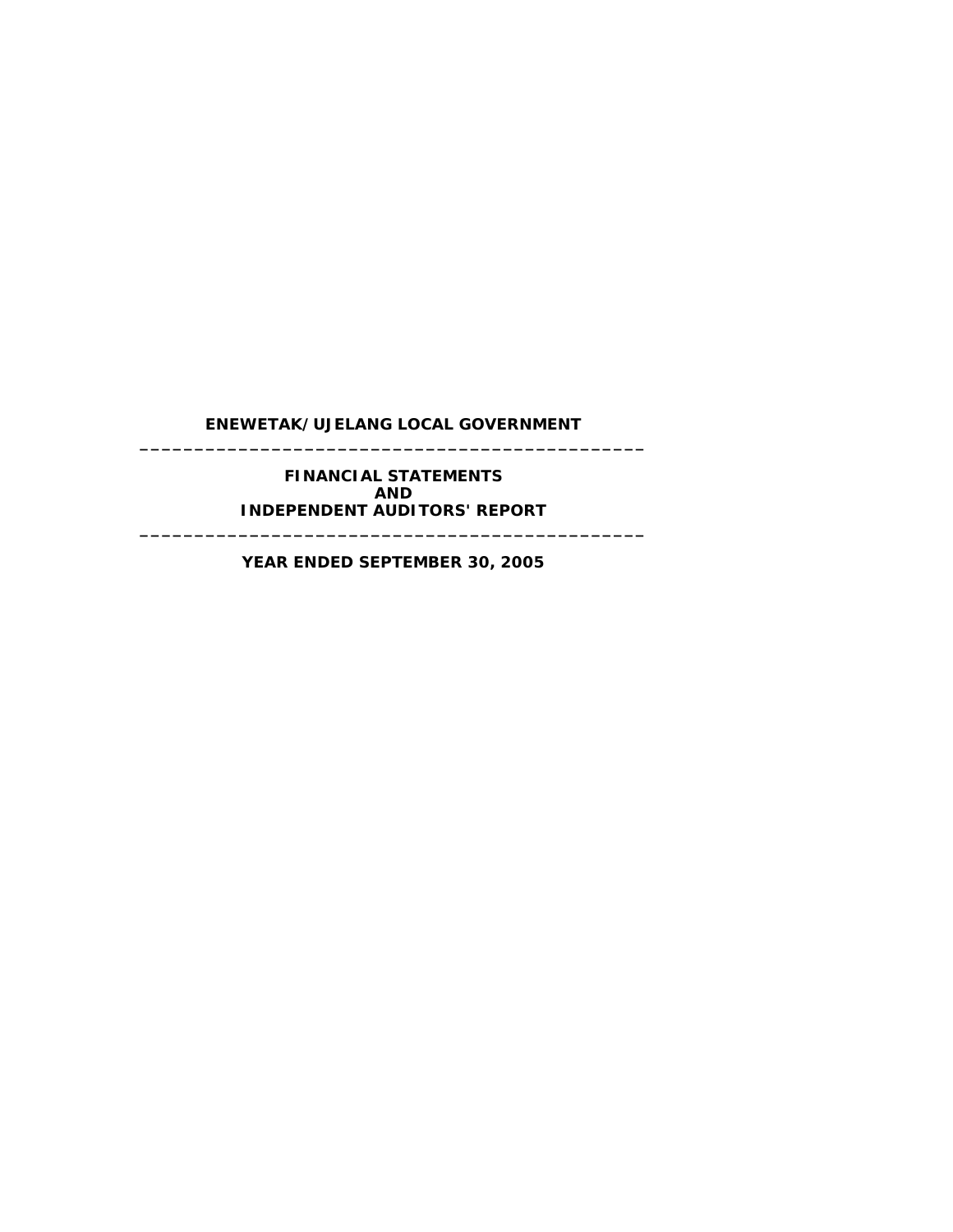#### Table of Contents Year Ended September 30, 2005

|      |                                                                                                                                                                                                                                         | Page |
|------|-----------------------------------------------------------------------------------------------------------------------------------------------------------------------------------------------------------------------------------------|------|
| Τ.   | Independent Auditors' Report                                                                                                                                                                                                            | 1    |
| П.   | <b>Basic Financial Statements:</b>                                                                                                                                                                                                      |      |
|      | <b>Governmental Fund Financial Statements:</b><br><b>Balance Sheet</b><br>Statement of Revenues, Expenditures, and Changes in                                                                                                           | 3    |
|      | <b>Fund Balance</b>                                                                                                                                                                                                                     | 4    |
|      | Notes to the Basic Financial Statements                                                                                                                                                                                                 | 5    |
| III. | Independent Auditors' Reports on Internal Control and on Compliance:                                                                                                                                                                    |      |
|      | Independent Auditors' Report on Internal Control over Financial<br>Reporting and on Compliance and Other Matters Based upon the<br>Audit of Financial Statements Performed in Accordance with<br>Government Auditing Standards          | 14   |
|      | Independent Auditors' Report on Compliance with Requirements<br>Applicable to Each Major Program and Internal Control over<br>Compliance in Accordance with OMB Circular A-133 and on the<br>Schedule of Expenditures of Federal Awards | 16   |
|      | Schedule of Expenditures of Federal Awards                                                                                                                                                                                              | 18   |
|      | Notes to Schedule of Expenditures of Federal Awards                                                                                                                                                                                     | 19   |
|      | Schedule of Findings and Questioned Costs                                                                                                                                                                                               | 20   |
|      | Unresolved Prior Year Findings and Questioned Costs                                                                                                                                                                                     | 27   |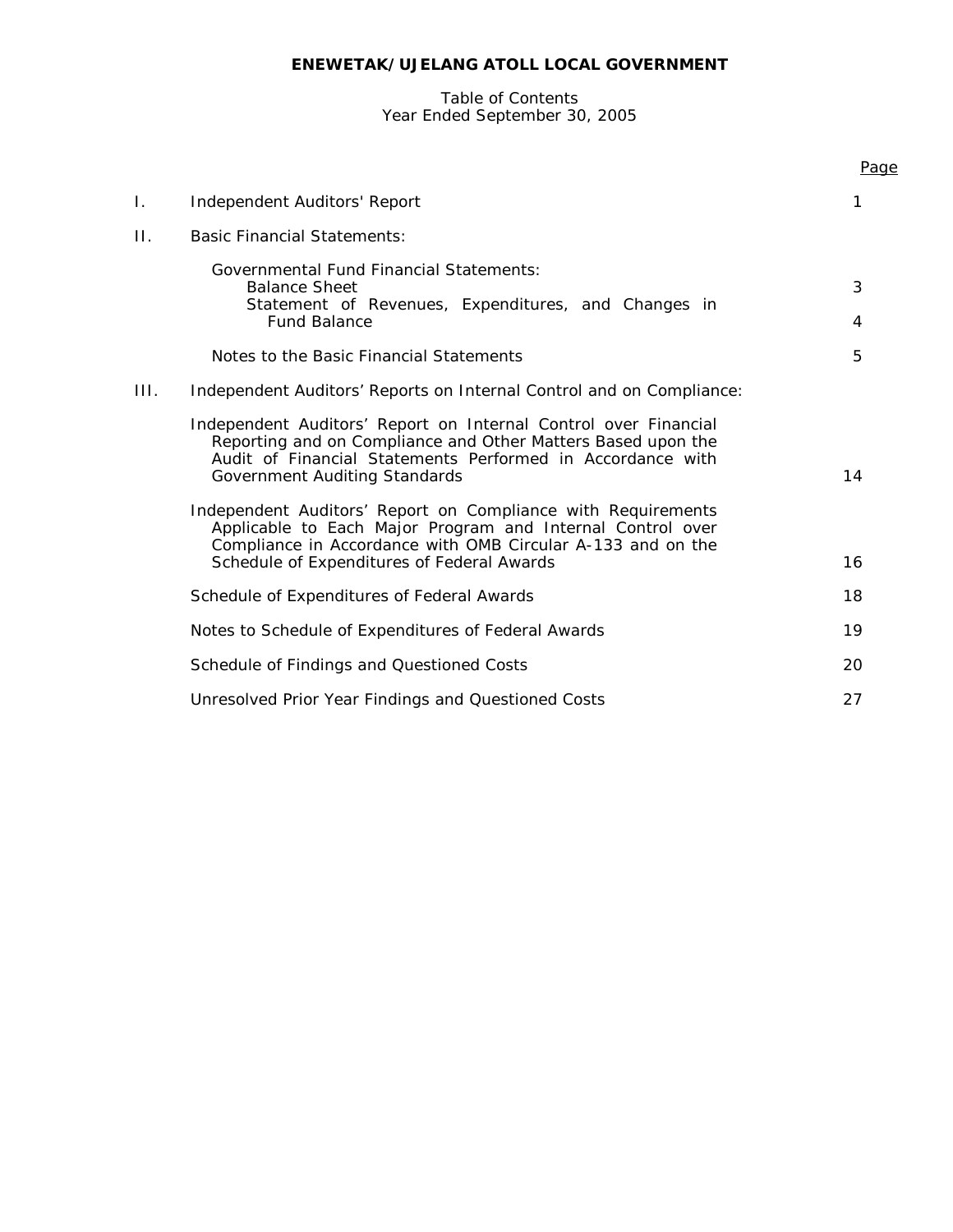# **Deloitte.**

Deloitte & Touche LLP 361 South Marine Corps Drive Tamuning, GU 96913-3973 USA

Tel: +1 (671) 646-3884 Fax: +1 (671) 649-4265

www.deloitte.com

# **INDEPENDENT AUDITORS' REPORT**

Mayor Jackson Ading Enewetak/Ujelang Local Government Republic of the Marshall Islands:

We have audited the accompanying financial statements of each major fund of the Enewetak/Ujelang Local Government (EULGOV) as of and for the year ended September 30, 2005, which collectively comprise a portion of EULGOV's basic financial statements required by accounting principles generally accepted in the United States of America. These financial statements are the responsibility of EULGOV's management. Our responsibility is to express opinions on these financial statements based on our audit.

Except as discussed in the following paragraphs, we conducted our audit in accordance with auditing standards generally accepted in the United States of America and the standards applicable to financial audits contained in *Government Auditing Standards*, issued by the Comptroller General Those standards require that we plan and perform the audit to obtain reasonable assurance about whether the financial statements are free of material misstatement. An audit includes consideration of internal control over financial reporting as a basis for designing audit procedures that are appropriate in the circumstances, but not for the purpose of expressing an opinion on the effectiveness of EULGOV's internal control over financial reporting. Accordingly, we express no such opinion. An audit also includes examining, on a test basis, evidence supporting the amounts and disclosures in the financial statements, assessing the accounting principles used and significant estimates made by management, as well as evaluating the overall financial statement presentation. We believe that our audit provides a reasonable basis for our opinion.

Because of inadequacies in EULGOV's accounting records, management has not included the General Fund in EULGOV's financial statements. Accounting principles generally accepted in the United States of America require the General Fund to be presented as a major governmental fund and financial information about the General Fund to be part of the governmental activities. The amounts that would be reported in governmental fund financial statements for EULGOV's General Fund are not reasonably determinable.

In addition, because of inadequacies in EULGOV's accounting records, management has not presented government-wide financial statements to display the financial position and changes in financial position of its governmental activities. Accounting principles generally accepted in the United States of America require the presentation of government-wide financial statements. The amounts that would be reported in government-wide financial statements for EULGOV's governmental activities are not reasonably determinable.

In our opinion, because of the omission of the General Fund, as discussed in the third paragraph above, the financial statements referred to previously do not present fairly, in conformity with accounting principles generally accepted in the United States of America, the financial position of the General Fund of the Enewetak/Ujelang Local Government as of September 30, 2005, or the changes in financial position for the year then ended.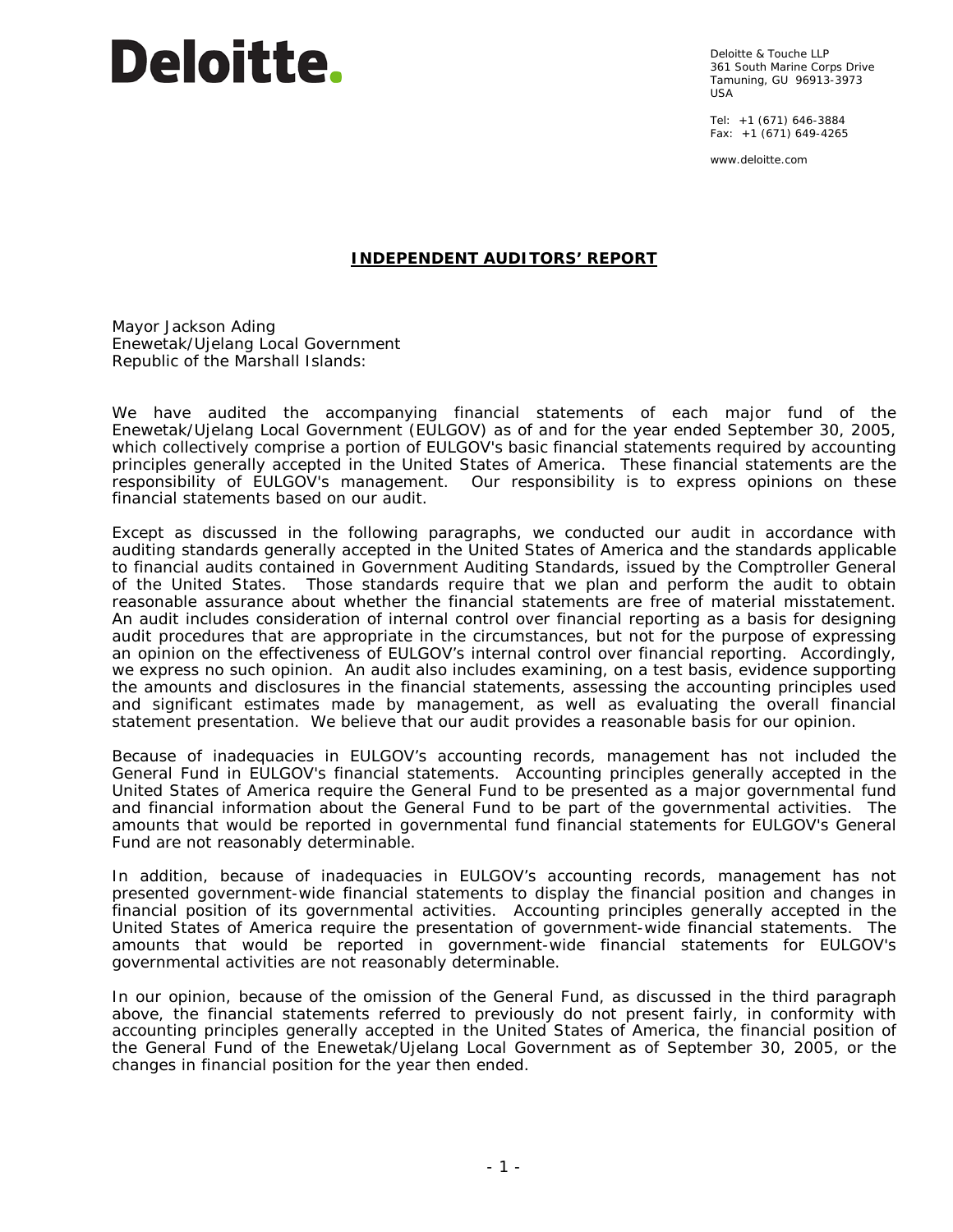# Deloitte.

In addition, in our opinion, because of the effects of the matter discussed in the fourth paragraph above, the financial statements referred to previously do not present fairly, in conformity with accounting principles generally accepted in the United States of America, the financial position of the Enewetak/Ujelang Local Government as of September 30, 2005, or the changes in its financial position for the year then ended.

Finally, in our opinion, the financial statements referred to above present fairly, in all material respects, the respective financial position of the Enewetak Food and Agricultural Support Program Fund, the Enjebi Community Trust Fund and the Claims Trust Fund of the Enewetak/Ujelang Local Government as of September 30, 2005, and the respective changes in financial position thereof for the year then ended in conformity with accounting principles generally accepted in the United States of America.

Management has omitted the Management's Discussion and Analysis as well as the Schedule of Revenues, Expenditures, and Changes in Fund Balance - Budget and Actual - General Fund that accounting principles generally accepted in the United States of America requires to be presented to supplement the basic financial statements. Such missing information, although not a part of the basic financial statements, is required by the Governmental Accounting Standards Board who considers it to be an essential part of financial reporting for placing the basic financial statements in an appropriate operational, economic, or historical context. Our opinion on the basic financial statements is not affected by this missing information.

In accordance with *Government Auditing Standards*, we have also issued our report dated November 27, 2019, on our consideration of EULGOV's internal control over financial reporting and on our tests of its compliance with certain provisions of laws, regulations, contracts, and grant agreements and other matters. The purpose of that report is solely to describe the scope of our testing of internal control over financial reporting and compliance and the results of that testing, and not to provide an opinion on the effectiveness of EULGOV's internal control over financial reporting or on compliance. That report is an integral part of an audit performed in accordance with *Government Auditing Standards* and should be considered in assessing the results of our audit.

loite Wackell

November 27, 2019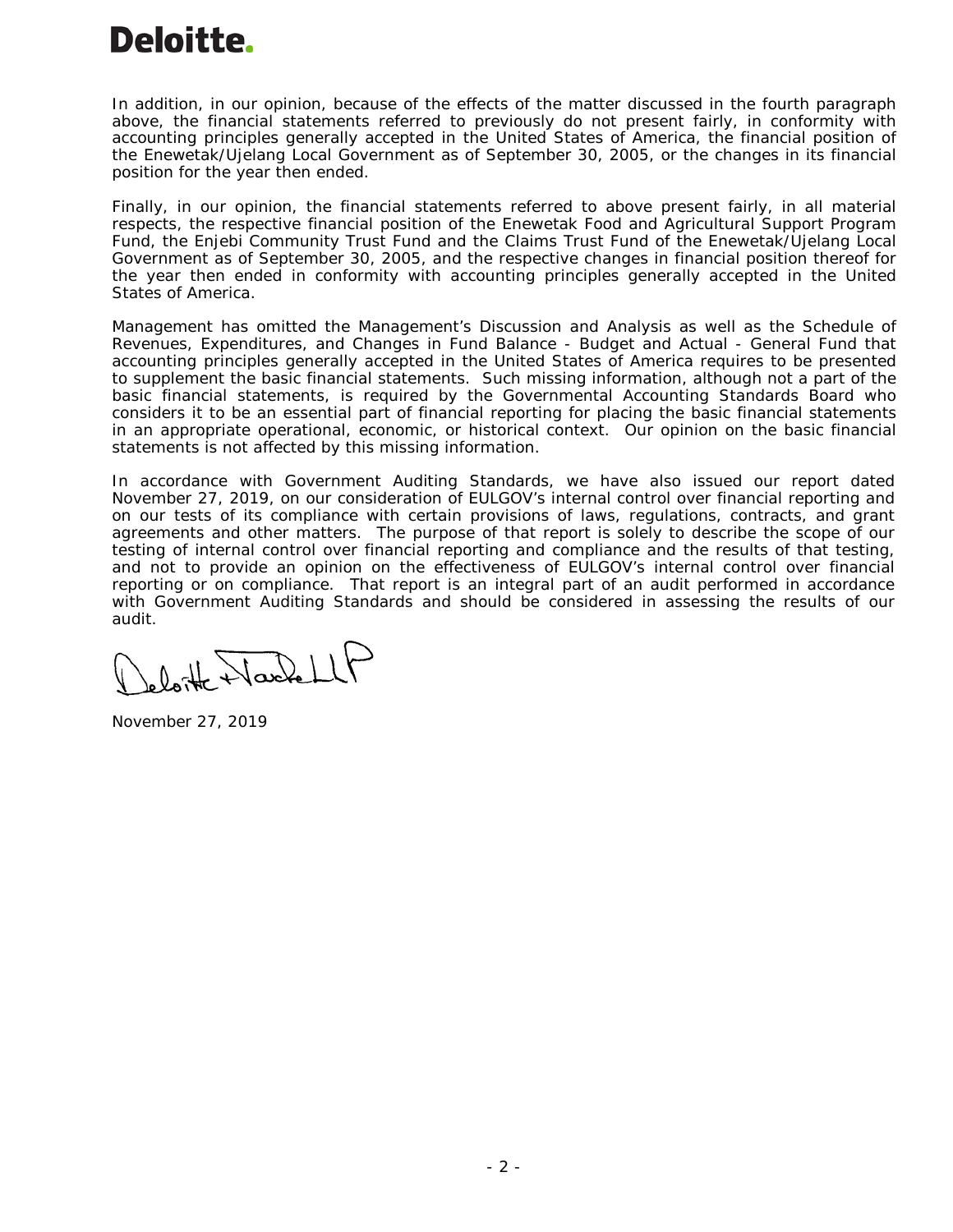# Balance Sheet Governmental Funds September 30, 2005

|                                   | Special      |                 |     |               |                    |
|-----------------------------------|--------------|-----------------|-----|---------------|--------------------|
|                                   | Revenue      | Permanent       |     |               |                    |
|                                   | Enewetak     |                 |     |               |                    |
|                                   | Food and     |                 |     |               |                    |
|                                   | Agricultural | Enjebi          |     |               |                    |
|                                   | Support      | Community       |     | Claims        |                    |
| <b>ASSETS</b>                     | Program      | Trust           |     | Trust         | Total              |
| Interest and dividends receivable | \$           | \$<br>8,755     | -\$ | 65,833        | \$<br>74,588       |
| Due from General Fund             | 2,766        |                 |     |               | 2,766              |
| Restricted assets:                |              |                 |     |               |                    |
| Investments                       |              | 7,694,818       |     | 30,601,573    | 38,296,391         |
|                                   | \$<br>2,766  | \$<br>7,703,573 | \$  | 30,667,406 \$ | 38, 373, 745       |
| Commitment and contingencies      |              |                 |     |               |                    |
| <b>FUND BALANCE</b>               |              |                 |     |               |                    |
| Reserved for:                     |              |                 |     |               |                    |
| Claims                            | \$           | \$              | \$  | 30,667,406 \$ | 30,667,406         |
| Resettlement                      |              | 7,703,573       |     |               | 7,703,573          |
| Unreserved                        | 2,766        |                 |     |               | 2,766              |
| Total fund balance                | \$<br>2,766  | \$<br>7,703,573 | \$  | 30,667,406    | \$<br>38, 373, 745 |

See accompanying notes to financial statements.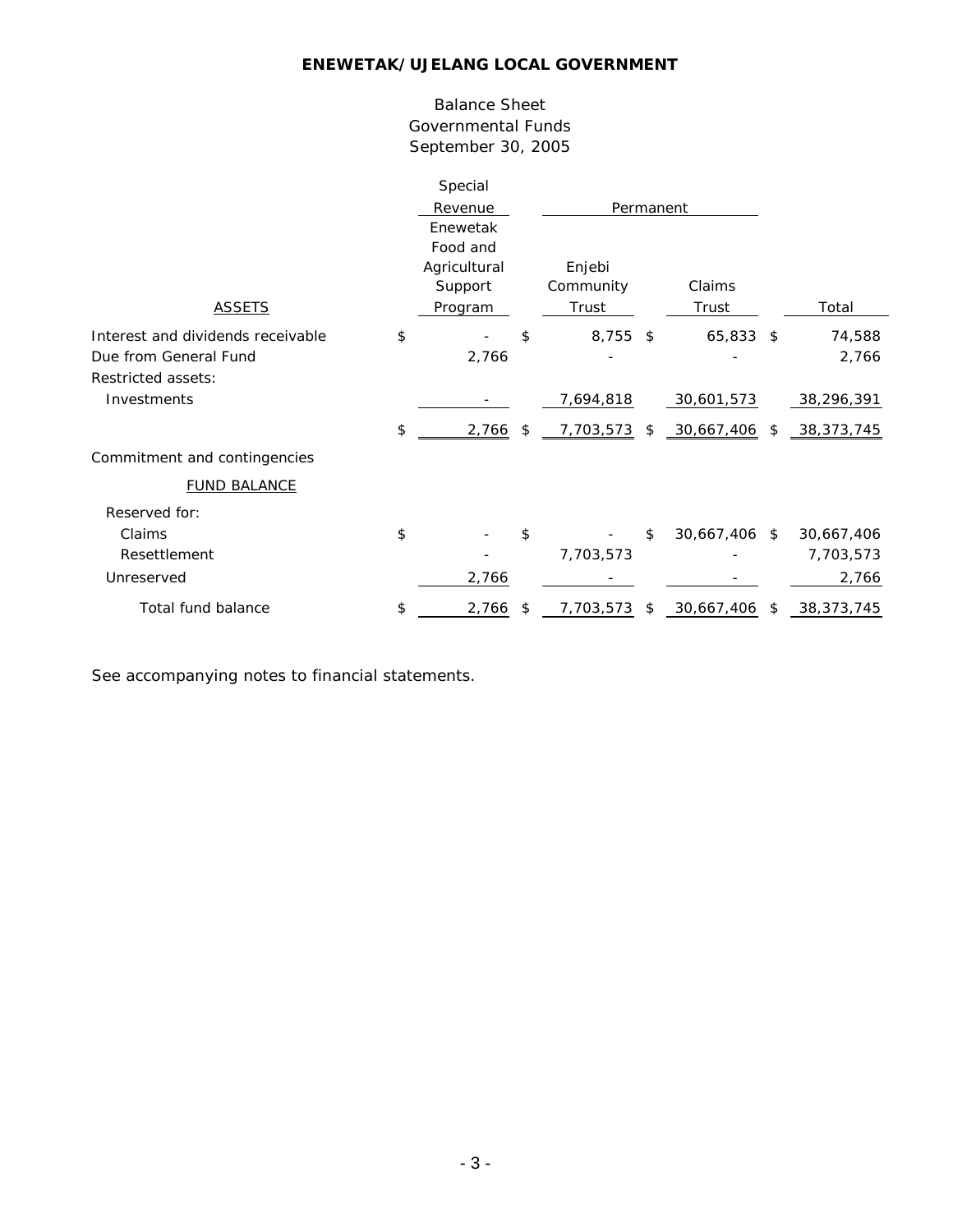# Statement of Revenues, Expenditures, and Changes in Fund Balance Year Ended September 30, 2005 Governmental Funds

|                                           | Special      |           |                  |                    |
|-------------------------------------------|--------------|-----------|------------------|--------------------|
|                                           | Revenue      |           | Permanent        |                    |
|                                           | Enewetak     |           |                  |                    |
|                                           | Food and     |           |                  |                    |
|                                           | Agricultural | Enjebi    |                  |                    |
|                                           | Support      | Community | Claims           |                    |
|                                           | Program      | Trust     | Trust            | Total              |
| Revenues:                                 |              |           |                  |                    |
| \$<br>Federal grants                      | 1,793,000 \$ |           | \$               | \$<br>1,793,000    |
| Dividends and interest                    |              | 193,761   | 1,055,304        | 1,249,065          |
| Net change in fair value of investments   |              | 1,069,548 | 3,210,906        | 4,280,454          |
| Other                                     |              | 14,500    | 33,670           | 48,170             |
| <b>Total revenues</b>                     | 1,793,000    | 1,277,809 | 4,299,880        | 7,370,689          |
| Expenditures:                             |              |           |                  |                    |
| Food program                              | 1,831,087    |           |                  | 1,831,087          |
| Investment management                     |              | 95,958    | 248,322          | 344,280            |
| <b>Total expenditures</b>                 | 1,831,087    | 95,958    | 248,322          | 2,175,367          |
| Excess (deficiency) of revenues over      |              |           |                  |                    |
| (under) expenditures                      | (38,087)     | 1,181,851 | 4,051,558        | 5,195,322          |
| Other financing uses:                     |              |           |                  |                    |
| Transfers out to General Fund             |              | (861,000) | (3, 453, 852)    | (4, 314, 852)      |
| Net change in fund balance                | (38,087)     | 320,851   | 597,706          | 880,470            |
| Fund balance at the beginning of the year | 40,853       | 7,382,722 | 30,069,700       | 37,493,275         |
| \$<br>Fund balance at the end of the year | 2,766<br>\$  | 7,703,573 | 30,667,406<br>\$ | \$<br>38, 373, 745 |

See accompanying notes to financial statements.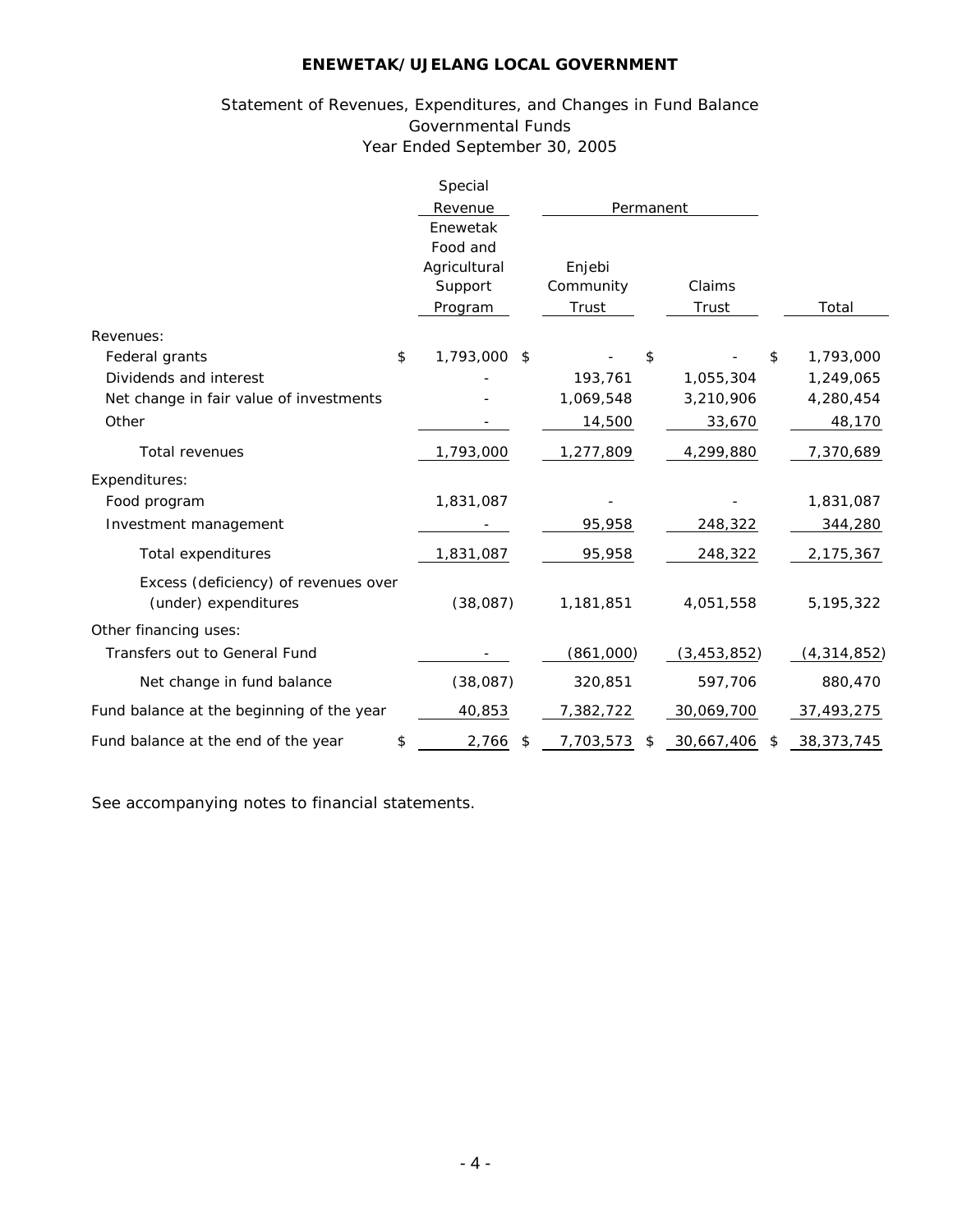Notes to Financial Statements September 30, 2005

# (1) Organization

The Enewetak/Ujelang Local Government (EULGOV) was established pursuant to Public Law 1981-2, the Local Government Act of the Republic of the Marshall Islands and operates under the Constitution of the Enewetak/Ujelang Local Government. EULGOV is governed by an elected mayor and a fifteen-member Council.

# (2) Summary of Significant Accounting Policies

The accompanying financial statements of EULGOV have been prepared in accordance with accounting principles generally accepted in the United States of America (GAAP), as applied to government units. The Governmental Accounting Standards Board (GASB) is the recognized standard-setting body for establishing governmental accounting and financial reporting principles. The more significant of EULGOV's accounting policies are described below.

# A. Fund Financial Statements

The fund financial statements present a balance sheet and a statement of revenues, expenditures, and changes in fund balances for EULGOV's major funds. Major individual governmental funds are reported as separate columns in the fund financial statements pursuant to GASB reporting standards.

EULGOV reports its financial position and results of operations in funds, each of which is considered a separate accounting entity. The operations of each fund are accounted for with a set of self-balancing accounts that comprise its assets, liabilities, fund equity, revenues and expenditures/expenses. Transactions between funds within a fund type, if any, have not been eliminated.

# B. Measurement Focus and Basis of Accounting

Governmental fund financial statements account for the general governmental activities of EULGOV and are reported using the current financial resources measurement focus and the modified accrual basis of accounting. Revenues are recognized as they become susceptible to accrual; generally when they are both measurable and available. Revenues are considered to be available when they are collectible within the current period or soon enough thereafter to pay liabilities of the current period. For this purpose, EULGOV considers revenues to be available if they are collected within 90 days of the end of the current fiscal period.

Miscellaneous revenues from other financing sources are recognized when received in cash because they are generally not measurable until actually received. Investment earnings are recorded as earned, since they are both measurable and available. Investments and related investment earnings are recorded at fair value. Fair value is the amount at which a financial instrument could be exchanged in a current transaction between willing parties, other than in a forced or liquidation sale. Expenditures generally are recorded in the period in which the related fund liability is incurred, as under accrual accounting. However, debt service expenditures, as well as expenditures related to compensated absences and claims and judgments, are recorded only when payment is due.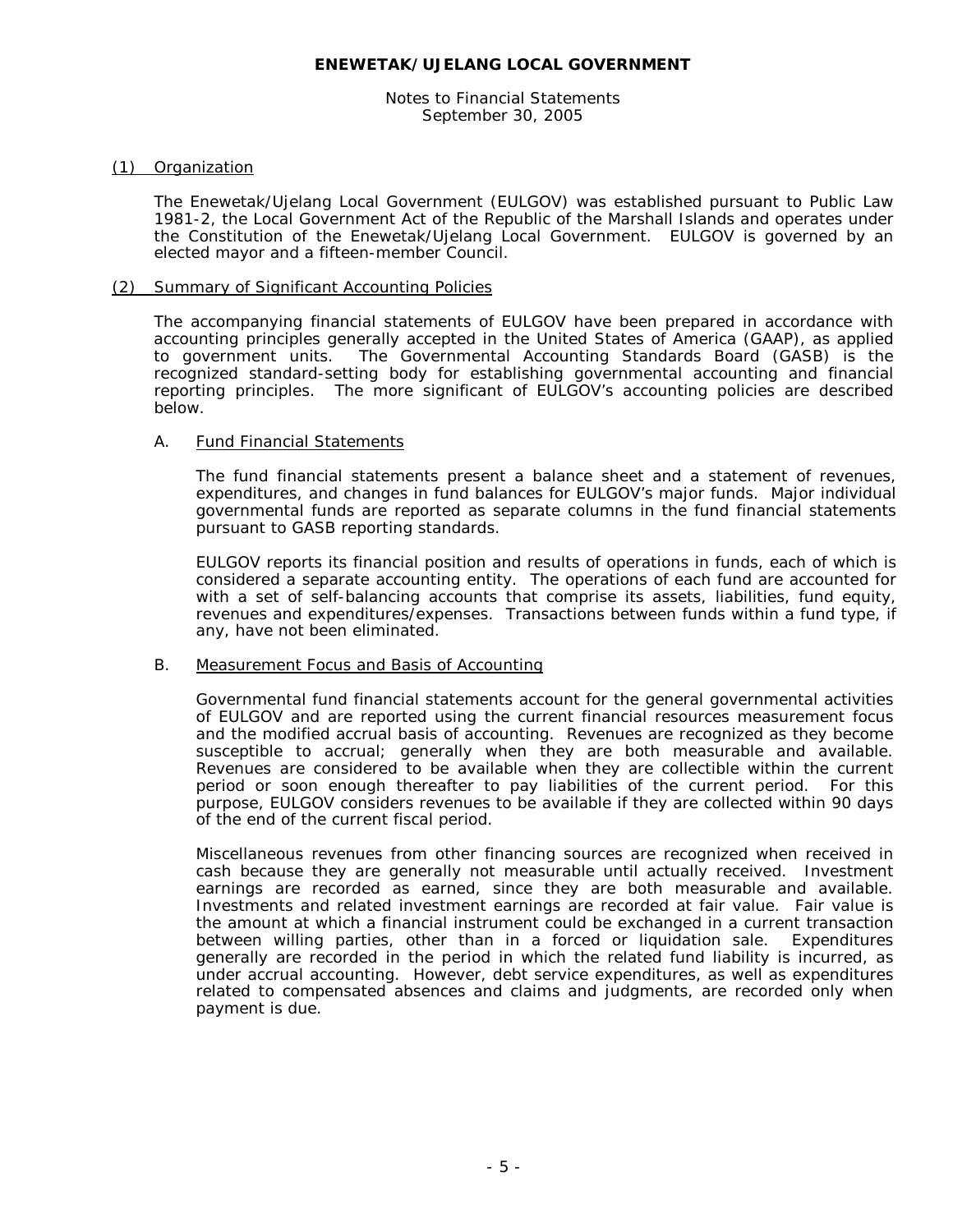Notes to Financial Statements September 30, 2005

# (2) Summary of Significant Accounting Policies, Continued

B. Measurement Focus and Basis of Accounting, Continued

EULGOV reports the following governmental fund types:

i. Special Revenue Funds

These funds account for specific revenue resources that have been aggregated according to enabling legislation to support specific governmental activities.

The special revenue fund of EULGOV is as follows:

a. The Enewetak Food and Agricultural Support Program Fund - this fund accounts for all financial transactions of direct grants received from the U.S. Department of the Interior related to the provision of water-borne transportation of agricultural products to Enewetak including operations and maintenance of the vessel used for such purposes.

#### ii. Permanent Funds

These funds account for resources that are legally restricted to the extent that only earnings, and not principal, may be used to support programs for the benefit of the government.

The permanent funds of EULGOV are as follows:

- a. The Claims Trust Fund this fund accounts for funds received under Article II, Section 3, of the agreement between the Government of the United States and the Government of the Republic of the Marshall Islands for the implementation of Section 177 of the Compact of Free Association (the Compact). In accordance with Article II, Section 8, of the Compact, EULGOV executed the Enewetak/Ujelang Claims Trust agreement and established the Claims Trust Fund. Pursuant to Section 7.2 of the trust agreement, after the final payment was received on October 27, 2001, the Claims Trust Fund was required to distribute annually to the people of Enewetak between 15% and 35% of its net income. In addition, pursuant to Section 8.1 of the trust agreement, EULGOV may also invade up to 3% of the corpus of the Claims Trust Fund. Such invasion may occur in the event of an unforeseen natural disaster or other similar circumstance, as determined by the sole discretion of EULGOV, in order to prevent hardship to the people of Enewetak. An invasion of the corpus shall not occur more frequently than once every three years.
- b. The Enjebi Community Trust Fund this fund accounts for United States Congress appropriations under United States Public Law 99-239, which was paid and distributed in accordance with an agreement between the Government of the United States, the Government of the Republic of the Marshall Islands and EULGOV to assist in the resettlement of Enjebi Island by the people of Enewetak.

EULGOV has omitted the General Fund from the governmental fund financial statements. The financial activities of the General Fund are considered material to the basic financial statements.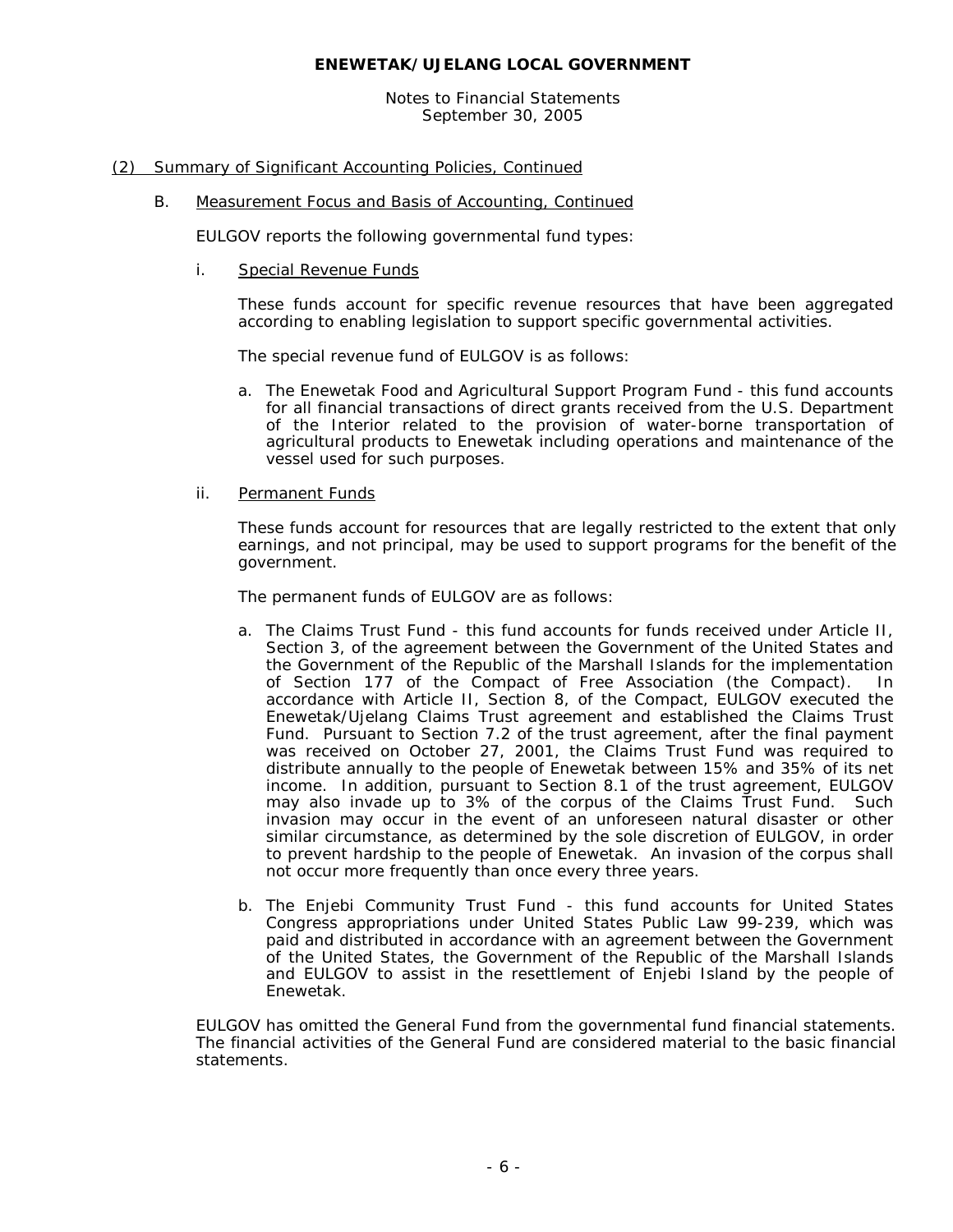Notes to Financial Statements September 30, 2005

# (2) Summary of Significant Accounting Policies, Continued

#### C. Cash and Cash Equivalents

Cash and cash equivalents include cash held in demand deposits as well as short-term investments with a maturity date within three months of the date acquired by EULGOV.

#### D. Investments

Investments are carried at fair value. Fair value is the amount at which an investment could be exchanged in a current transaction between willing parties, other than in a forced or liquidation sale.

#### E. Receivables

Receivables consist of amounts advanced to individuals, on an unsecured basis, substantially all of whom are situated in the Republic of the Marshall Islands. Receivables are stated net of allowances for uncollectable accounts.

#### F. Interfund Receivables/Payables

During the course of its operations, EULGOV records transactions between individual funds for goods provided or services rendered. Receivables and payables resulting from transactions between funds are classified as "due from other funds" or "due to other funds" on the governmental funds balance sheet.

#### G. Restricted Assets

Certain assets of EULGOV are classified as restricted assets because their use is completely restricted by trust agreements or loan pledge agreements. Specifically, investments of \$7,694,818 and \$30,601,573 recorded in the Enjebi Community Trust Fund and the Claims Trust Fund, respectively, are restricted in that they are not available to be used in current operations.

# H. Estimates

The preparation of financial statements in conformity with GAAP requires management to make estimates and assumptions that affect the reported amounts of assets and liabilities and disclosure of contingent assets and liabilities at the date of the financial statements and the reported amounts of revenues and expenditures/expenses during the reporting period. Actual results could differ from those estimates.

#### I. Fund Equity

In the fund financial statements, governmental funds report reservations of fund balance for amounts that are not available for appropriation or are legally restricted by outside parties for use for a specific purpose. Designations of fund balance represent tentative management plans that are subject to change.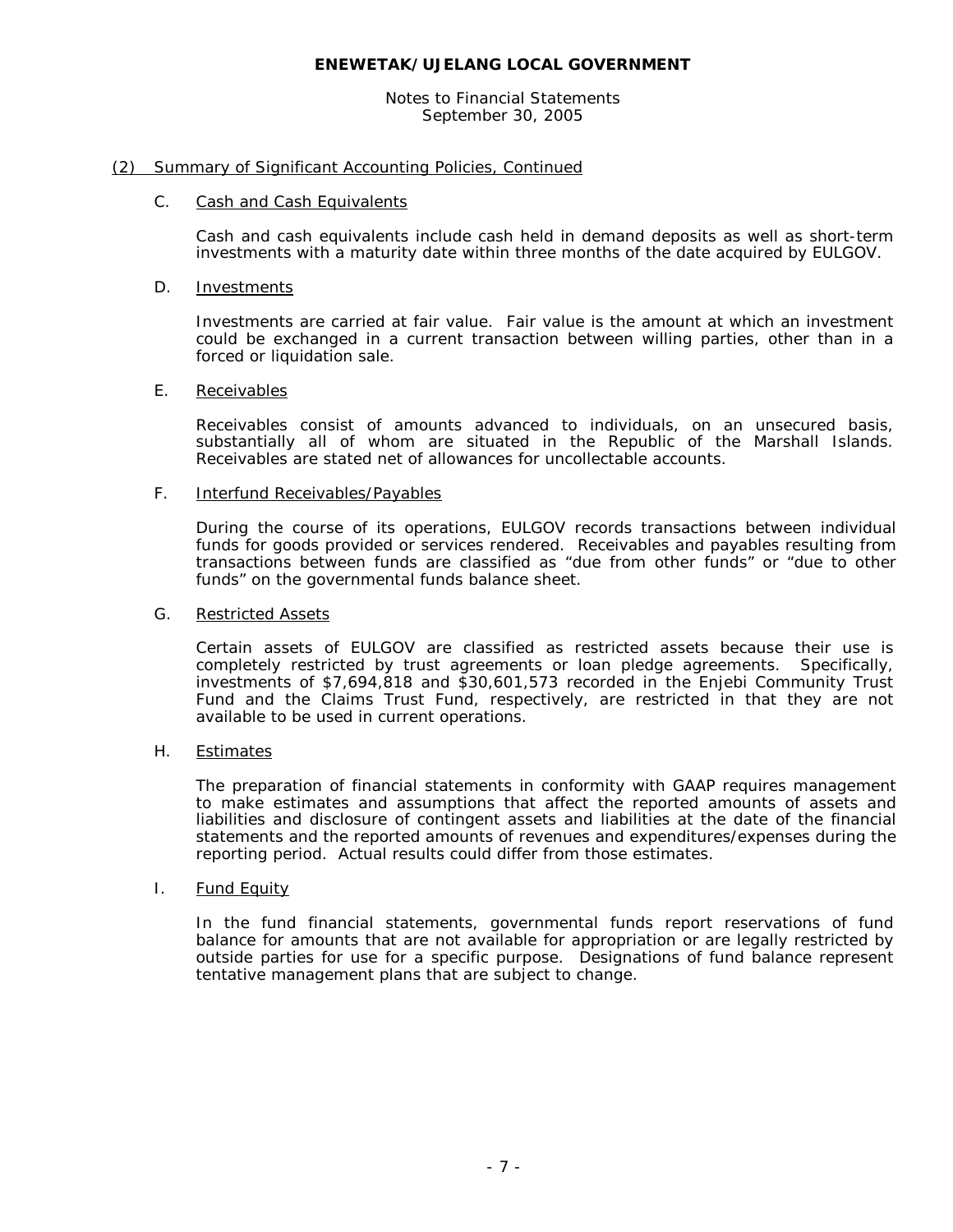Notes to Financial Statements September 30, 2005

#### (2) Summary of Significant Accounting Policies, Continued

#### J. New Accounting Standards

In November 2003, GASB issued Statement No. 42, *Accounting and Financial Reporting for Impairment of Capital Assets and for Insurance Recoveries*, which establishes standards for impairment of capital assets when its service utility has declined significantly and unexpectedly. The provisions of this Statement are effective for periods beginning after December 15, 2004. Management does not believe that the implementation of this statement will have a material effect on the financial statements of EULGOV.

In April 2004, GASB issued Statement No. 43, *Financial Reporting for Postemployment Benefit Plans Other Than Pension Plans*, which establishes uniform financial reporting for other postemployment benefit plans by state and local governments. The provisions of this Statement are effective for periods beginning after December 15, 2007. Management does not believe that the implementation of this statement will have a material effect on the financial statements of EULGOV.

In May 2004, GASB issued Statement No. 44, *Economic Condition Reporting: The Statistical Section*, an amendment to NCGA Statement 1, which improves the understandability and usefulness of statistical section information and adds information from the new financial reporting model for state and local governments required by GASB Statement No. 34. The provisions of this Statement are effective for periods beginning after June 15, 2005. Management does not believe that the implementation of this statement will have a material effect on the financial statements of EULGOV.

In June 2004, GASB issued Statement No. 45, *Accounting and Financial Reporting by Employers for Postemployment Benefits Other Than Pensions*, which establishes standards for the measurement, recognition, and display of other postemployment benefits expense/expenditures and related liabilities, note disclosures, and, if applicable, required supplementary information in the financial reports of state and local governmental employers. The provisions of this Statement are effective for periods<br>beginning after December 15, 2008. Management does not believe that the Management does not believe that the implementation of this statement will have a material effect on the financial statements of EULGOV.

In December 2004, GASB issued Technical Bulletin No. 2004-2, *Recognition of Pension and Other Postemployment Benefit Expenditures/Expense and Liabilities by Cost-Sharing Employers*. GASB Technical Bulletin No. 2004-2 clarifies the requirements of GASB Statement Nos. 27 and 45 for recognition of pension and other postemployment benefit expenditures/expense and liabilities by cost-sharing employers. Management does not believe the implementation of this pronouncement will have a material effect on the financial statements of EULGOV.

In December 2004, GASB issued Statement No. 46, *Net Assets Restricted by Enabling Legislation - an amendment of GASB Statement No. 34*. GASB Statement No. 46 requires that limitations on the use of net assets imposed by enabling legislation be reported as restricted net assets. The provisions of this Statement are effective for periods beginning after June 15, 2005. Management does not believe that the implementation of this statement will have a material effect on the financial statements of EULGOV.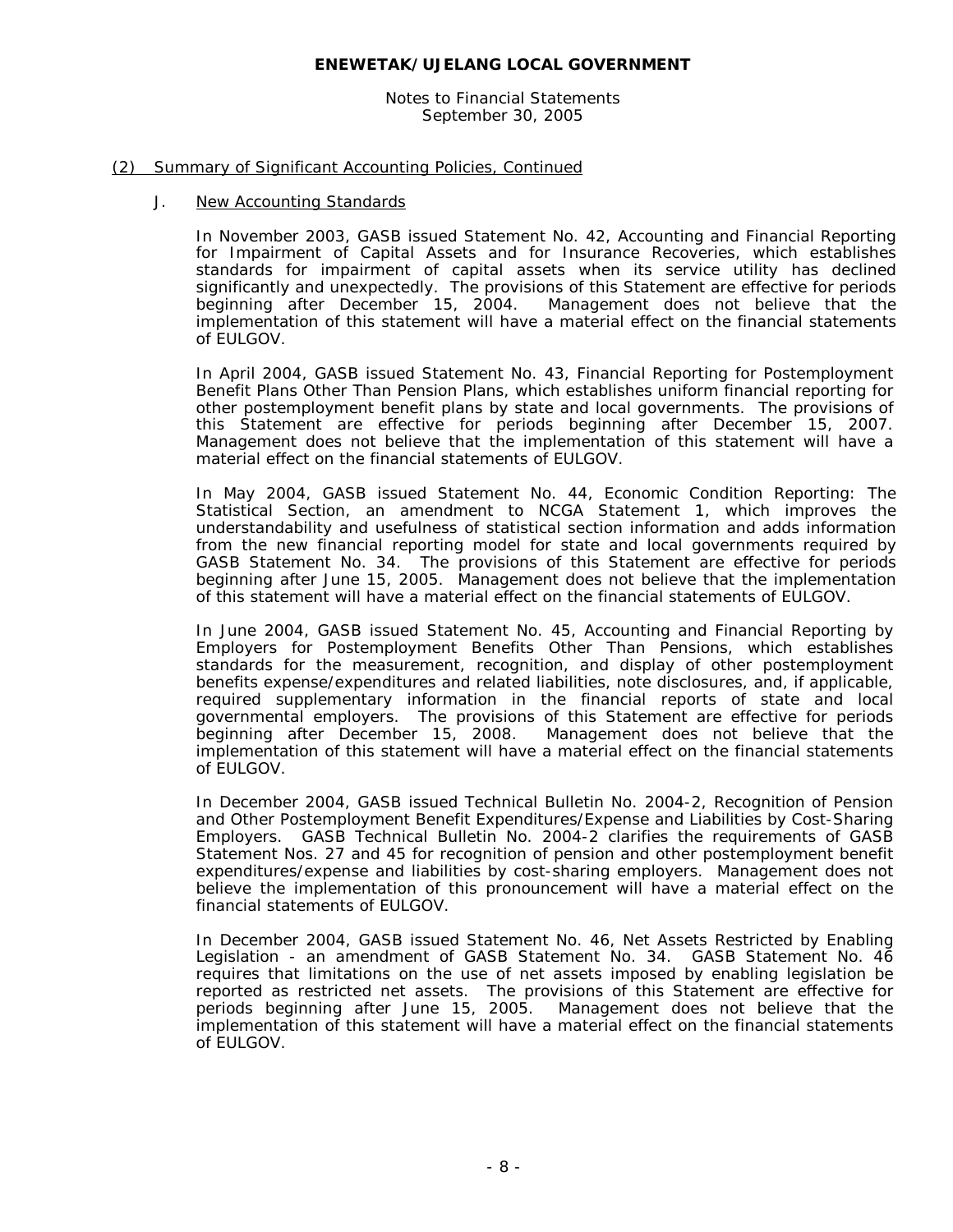Notes to Financial Statements September 30, 2005

# (2) Summary of Significant Accounting Policies, Continued

#### J. New Accounting Standards, Continued

In June 2005, GASB issued Statement No. 47, *Accounting for Termination Benefits*. GASB Statement No. 47 establishes guidance for state and local governmental employers on accounting and financial reporting for termination benefits. These benefits include incentives for voluntary terminations (e.g., early retirement window programs) and severance payments with respect to involuntary terminations. The provisions of this Statement are effective for periods beginning after June 15, 2005. Management does not believe that the implementation of this statement will have a material effect on the financial statements of EULGOV.

#### (3) Deposits and Investments

GASB Statement No. 40 addresses common deposit and investment risks related to credit risk, concentration of credit risk, interest rate risk and foreign currency risk. As an element of interest rate risk, disclosure is required of investments that have fair values that are highly sensitive to changes in interest rates. GASB Statement No. 40 also requires disclosure of formal policies related to deposit and investment risks.

EULGOV does not have formal deposit and investment policies. Investments in the Enjebi Community Trust Fund and the Claims Trust Fund are governed by their respective trust agreements.

#### A. Deposits

Custodial credit risk is the risk that in the event of a bank failure, EULGOV's deposits may not be returned to it. Such deposits are not covered by depository insurance and are either uncollateralized, or collateralized with securities held by the pledging financial institution or held by the pledging financial institution but not in the depositorgovernment's name. EULGOV does not have a deposit policy for custodial credit risk.

#### B. Investments

As of September 30, 2005, investments at fair value are as follows:

| Enjebi Community Trust Fund: |               |
|------------------------------|---------------|
| Cash management              | \$<br>227,459 |
| Unit investment trust        | 13,450        |
| Mutual funds                 | 1,438,484     |
| Common equities              | 6,015,425     |
|                              | 7,694,818     |
| Claims Trust Fund:           |               |
| Cash management              | 1,469,835     |
| Unit investment trust        | 40,722        |
| Mutual funds                 | 15,018,384    |
| Common equities              | 14,072,632    |
|                              | 30,601,573    |
|                              | \$38,296,391  |
|                              |               |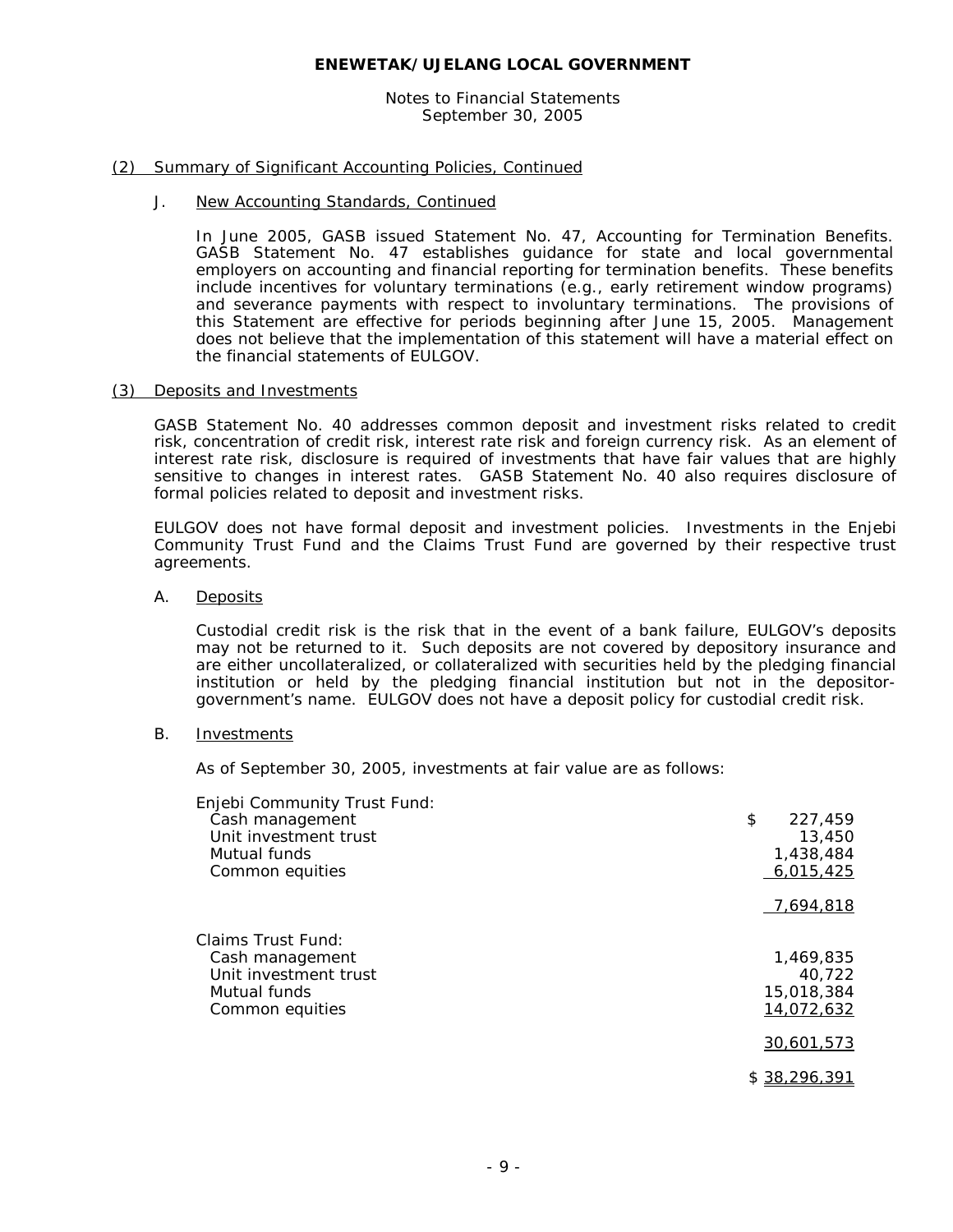Notes to Financial Statements September 30, 2005

#### (3) Deposits and Investments, Continued

#### B. Investments, Continued

Custodial credit risk for investments is the risk that in the event of the failure of the counterparty to the transaction, EULGOV will not be able to recover the value of investment or collateral securities that are in the possession of an outside party. EULGOV's investments are held and administered by trustees in accordance with various trustee agreements. Based on negotiated trust and custody contracts, all of these investments were held in EULGOV's name by EULGOV's custodial financial institutions at September 30, 2005.

Credit risk for investments is the risk that an issuer or other counterparty to an investment will not fulfill its obligations.

Interest rate risk is the risk that changes in interest rates will adversely affect the fair value of debt instruments. EULGOV does not have a formal investment policy that limits investment maturities as a means of managing its exposure to fair value losses arising from increasing interest rates.

Concentration of credit risk for investments is the risk of loss attributed to the magnitude of an entity's investment in a single issuer. GASB Statement No. 40 requires disclosure by issuer and amount of investments in any one issuer that represents five percent (5%) or more of total investments for EULGOV. As of September 30, 2005, there were no investments in any one issuer that exceeded 5% of total investments.

#### (4) Loans Payable

In 2001 and 2003, EULGOV obtained bank loans of \$2,585,000 and \$2,000,000, respectively, to fund distributions to the people of Enewetak. In 2004, the principal sums owing on these loan facilities were consolidated into one credit facility with an outstanding principal balance of \$3,700,000, interest at 6.3% per annum. Quarterly principal payments to be paid on the 27th day of October, January, April, and July commence October 27, 2004 in the amount of \$69,711 increasing to \$119,244 on October 27, 2013. The loan is collateralized by the assignment and pledge of certain investment holdings held by EULGOV in the Claims Trust Fund together with investment earnings to be received from the Claims Trust Fund. The term of the loan is for ten years and matures on July 27, 2014. As of September 30, 2005, the amount outstanding and payable on this loan totaled \$3,421,155.

In 2004, EULGOV obtained a \$3,000,000 bank loan, interest at 6.3% per annum, to fund loans to the people of Enewetak. Quarterly principal payments to be paid on the 27th day of October, January, April, and July commence October 27, 2004 in the amount of \$56,523 increasing to \$96,684 on October 27, 2013. The loan is collateralized by the assignment and pledge of certain investment holdings held by EULGOV in the Claims Trust Fund together with investment earnings to be received by EULGOV from the Claims Trust Fund. The term of the loan is for ten years and matures on July 27, 2014. As of September 30, 2005, the amount outstanding and payable on this loan totaled \$2,773,960.

The change in loans payable during the year ended September 30, 2005, is as follows:

| <b>Balance</b><br>October 1, 2004 | Additions | Payments  | <b>Balance</b><br>September 30, 2005 | Due Within<br>12 months |
|-----------------------------------|-----------|-----------|--------------------------------------|-------------------------|
| \$ 6.700.000                      | $\sim$    | (504.885) | \$6.195.115                          | 535.921                 |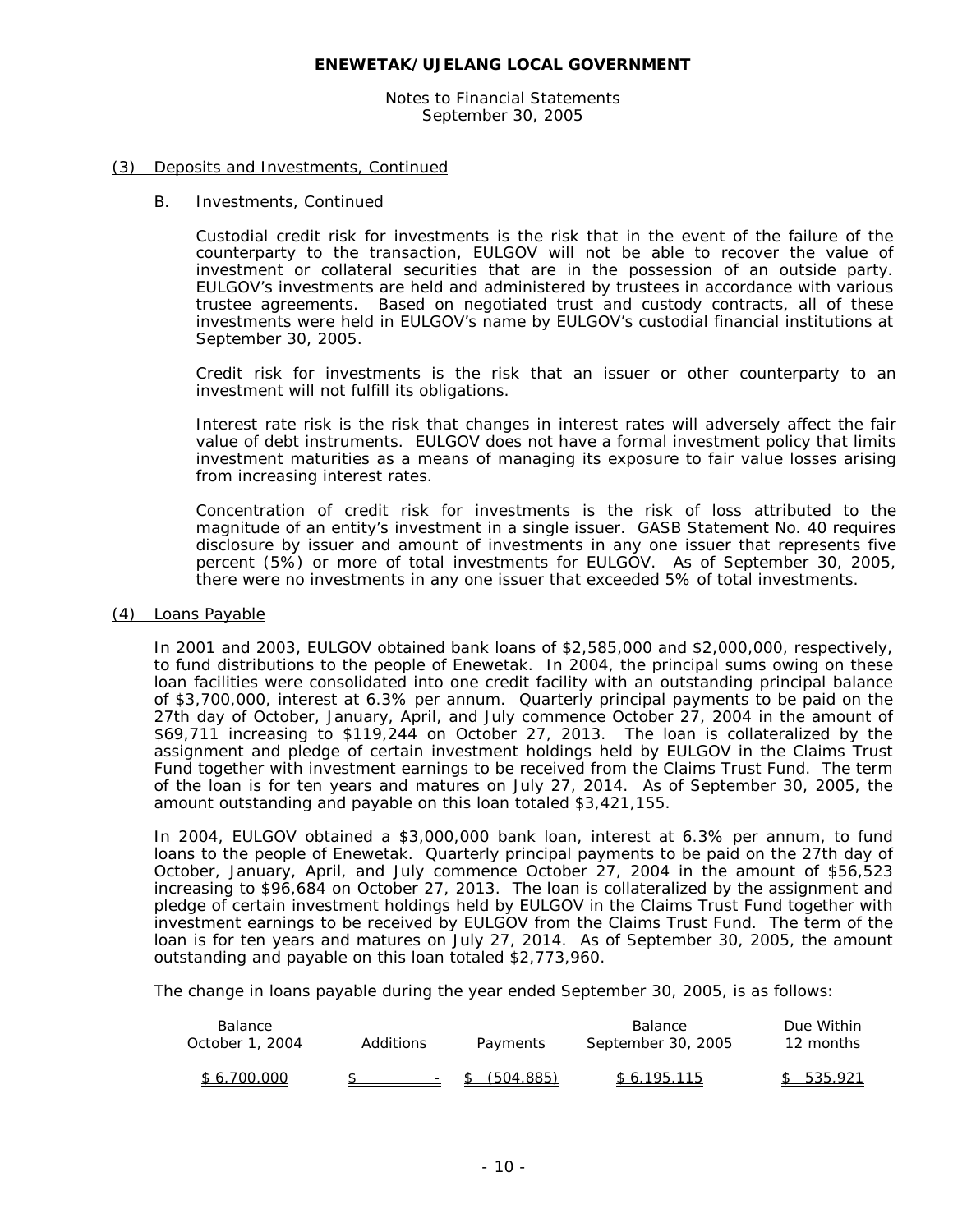#### Notes to Financial Statements September 30, 2005

# (4) Loans Payable, Continued

Annual debt service requirements to maturity for principal and interest are as follows:

| Year ending<br>September 30, | Principal     | Interest      | Total        |
|------------------------------|---------------|---------------|--------------|
| 2006                         | 535,921<br>\$ | 327,393<br>\$ | 863,314<br>S |
| 2007                         | 568,921       | 352,782       | 921,703      |
| 2008                         | 603,035       | 306,441       | 909,476      |
| 2009                         | 639,677       | 267,584       | 907,261      |
| 2010                         | 681,092       | 226,306       | 907,398      |
| 2011 - 2014                  | 3,166,469     | 438,732       | 3,605,201    |
|                              | 6,195,115     | \$1,919,238   | \$ 8,114,353 |

#### (5) Commitment

EULGOV entered into an office lease agreement for a term of five years commencing January 1, 2001. Annual rent payments amount to \$12,000.

#### (6) Contingencies

#### Sick Leave

It is EULGOV's policy to record the cost of sick leave when leave is actually taken and a liability is actually incurred. The accumulated estimated amount of unused sick leave at September 30, 2005 is not available.

# Questioned Costs

EULGOV participates in a number of federally assisted grant programs and various other U.S. Department of the Interior grants. These programs are subject to financial and compliance audits to ascertain if Federal laws and guidelines have been followed. EULGOV is considered to have responsibility for any questioned costs that may result from single audits of EULGOV for the fiscal years for which audits have not been performed. The ultimate disposition of any questioned costs can be determined only by final action of the grantor agency. Therefore, no provision for any liability that may result upon resolution of these matters has been made in the accompanying financial statements.

# (7) Risk Management

EULGOV is exposed to various risks of loss related to torts; theft of, damage to, and destruction of assets; errors and omissions; injuries to employees; and natural disasters. EULGOV has elected to purchase commercial insurance from independent third parties for the risks of loss to which it believes it to be exposed. Settled claims have not exceeded this commercial coverage in any of the past three years.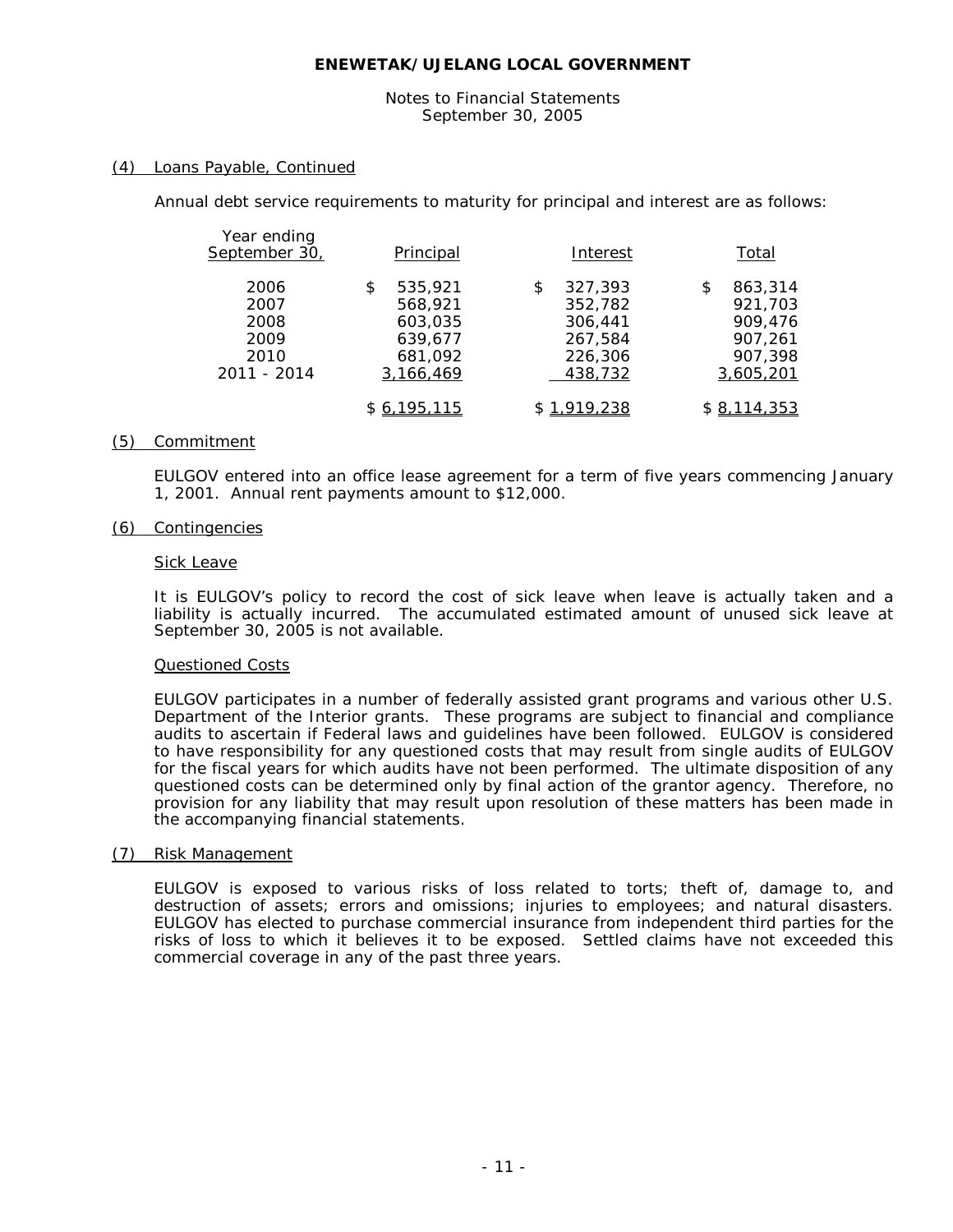Notes to Financial Statements September 30, 2005

#### (8) Subsequent Events

On November 20, 2007, EULGOV obtained an \$8,000,000 bank loan for the purpose of consolidating principal amounts owing on existing loan facilities into one credit facility and to provide additional funds for distribution to the people of Enewetak.

On March 31, 2016, EULGOV entered into a settlement agreement with Bank of America whereby Bank of America agreed to forgive the outstanding principal balance of \$4,541,985 associated with the \$8,000,000 loan.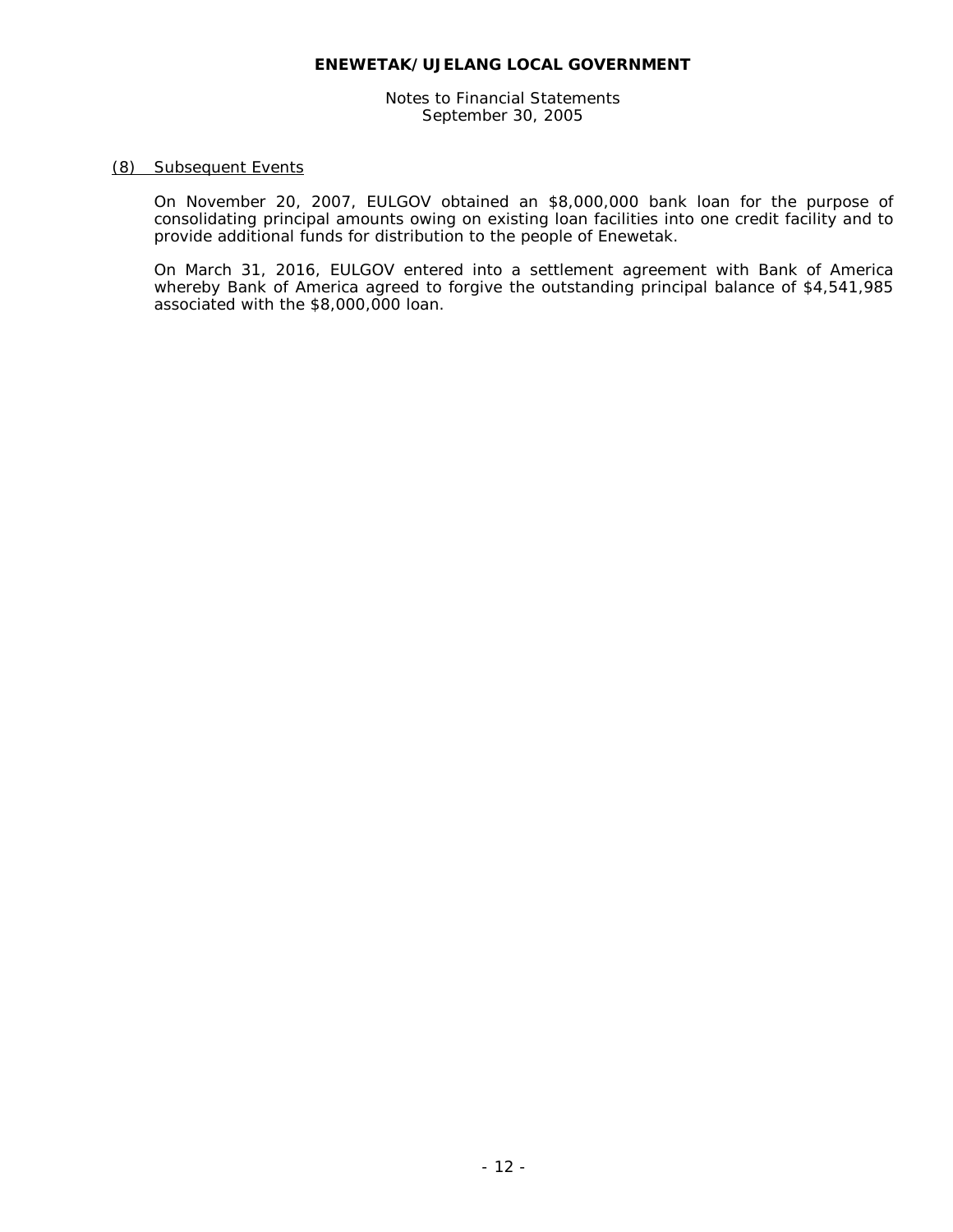# **ENEWETAK/UJELANG LOCAL GOVERNMENT \_\_\_\_\_\_\_\_\_\_\_\_\_\_\_\_\_\_\_\_\_\_\_\_\_\_\_\_\_\_\_\_\_\_\_\_\_\_\_\_\_\_\_\_\_**

#### **INDEPENDENT AUDITORS' REPORTS ON INTERNAL CONTROL AND ON COMPLIANCE \_\_\_\_\_\_\_\_\_\_\_\_\_\_\_\_\_\_\_\_\_\_\_\_\_\_\_\_\_\_\_\_\_\_\_\_\_\_\_\_\_\_\_\_\_\_**

**YEAR ENDED SEPTEMBER 30, 2005**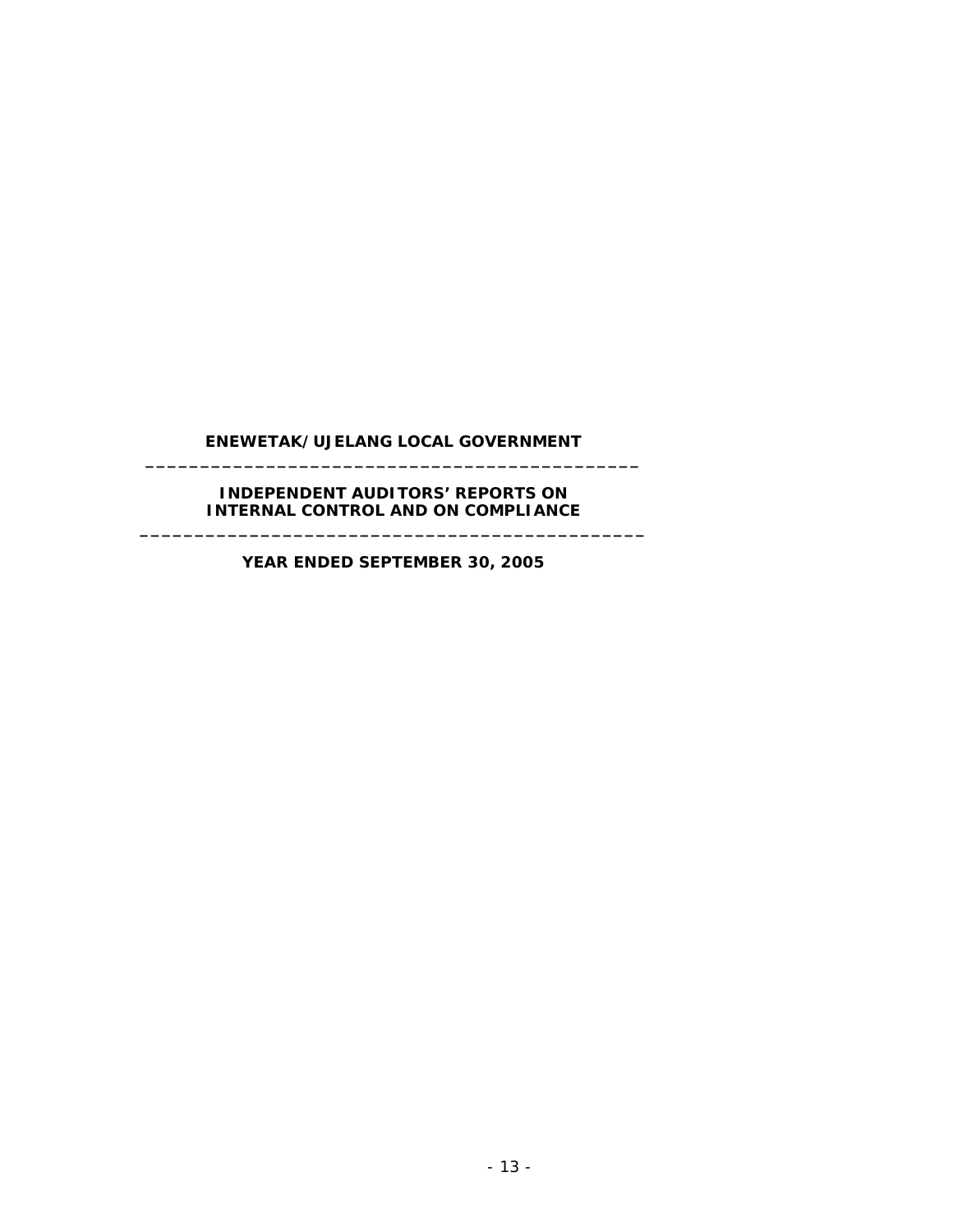

Deloitte & Touche LLP 361 South Marine Corps Drive Tamuning, GU 96913-3973 USA

Tel: +1 (671) 646-3884 Fax: +1 (671) 649-4265

www.deloitte.com

#### **INDEPENDENT AUDITORS' REPORT ON INTERNAL CONTROL OVER FINANCIAL REPORTING AND ON COMPLIANCE AND OTHER MATTERS BASED UPON THE AUDIT PERFORMED IN ACCORDANCE WITH** *GOVERNMENT AUDITING STANDARDS*

Mayor Jackson Ading Enewetak/Ujelang Local Government Republic of the Marshall Islands:

We have audited the financial statements of each major fund of the Enewetak/Ujelang Local Government (EULGOV) as of and for the year ended September 30, 2005, which collectively comprise a portion of EULGOV's basic financial statements and have issued our report thereon dated November 27, 2019. Our report was qualified due to the omission of the General Fund; and the omission of government-wide financial statements. Except as discussed in the preceding sentence, we conducted our audit in accordance with auditing standards generally accepted in the United States of America and the standards applicable to financial audits contained in *Government Auditing Standards*, issued by the Comptroller General of the United States.

# **Internal Control Over Financial Reporting**

In planning and performing our audit, we considered EULGOV's internal control over financial reporting in order to determine our auditing procedures for the purpose of expressing our opinion on the financial statements and not to provide an opinion on the internal control over financial reporting. However, we noted certain matters involving the internal control over financial reporting and its operation that we consider to be reportable conditions. Reportable conditions involve matters coming to our attention relating to significant deficiencies in the design or operation of the internal control over financial reporting that, in our judgment, could adversely affect EULGOV's ability to record, process, summarize, and report financial data consistent with the assertions of management in the financial statements. conditions are described in the accompanying Schedule of Findings and Questioned Costs as item 2005-003.

A material weakness is a reportable condition in which the design or operation of one or more of the internal control components does not reduce to a relatively low level the risk that misstatements caused by error or fraud in amounts that would be material in relation to the financial statements being audited may occur and not be detected within a timely period by employees in the normal course of performing their assigned functions. Our consideration of the internal control over financial reporting would not necessarily disclose all matters in the internal control that might be reportable conditions and, accordingly, would not necessarily disclose all reportable conditions that are also considered to be material weaknesses. However, we believe that the reportable conditions described above as item 2005-003 are material weaknesses.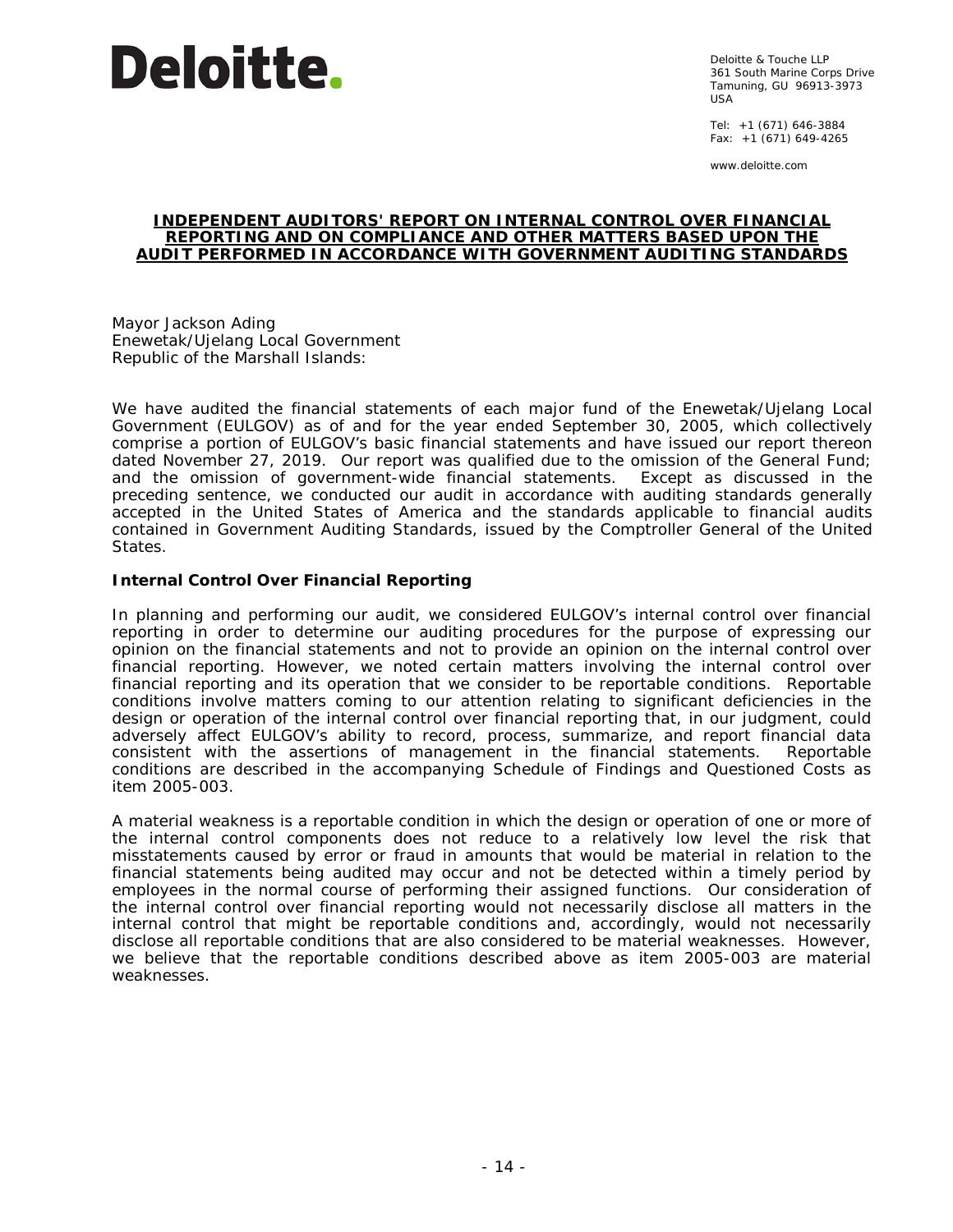

# **Compliance and Other Matters**

As part of obtaining reasonable assurance about whether EULGOV's financial statements are free of material misstatement, we performed tests of its compliance with certain provisions of laws, regulations, contracts, and grant agreements, noncompliance with which could have a direct and material effect on the determination of financial statement amounts. However, providing an opinion on compliance with those provisions was not an objective of our audit and, accordingly, we do not express such an opinion. The results of our tests disclosed instances of noncompliance or other matters that are required to be reported under *Government Auditing Standards* and which are described in the accompanying Schedule of Findings and Questioned Costs as items 2005-001 and 2005-002.

This report is intended solely for the information and use of the Council, management, federal awarding agencies, and the cognizant audit and other federal agencies and is not intended to be and should not be used by anyone other than these specified parties.

November 27, 2019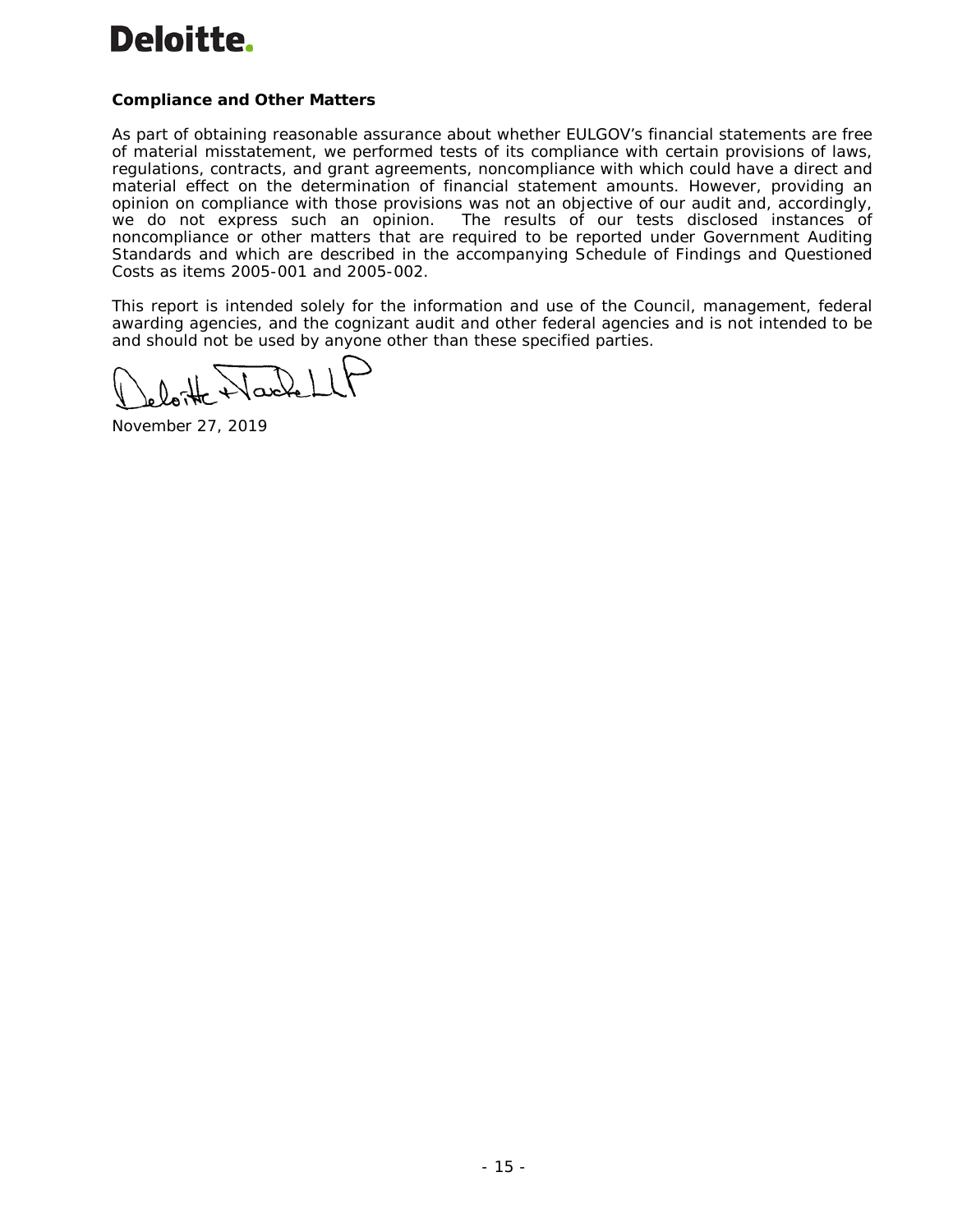# **Deloitte.**

Deloitte & Touche LLP 361 South Marine Corps Drive Tamuning, GU 96913-3973 USA

Tel: +1 (671) 646-3884 Fax:  $+1$  (671) 649-4265

www.deloitte.com

#### **INDEPENDENT AUDITORS' REPORT ON COMPLIANCE AND INTERNAL CONTROL OVER COMPLIANCE APPLICABLE TO EACH MAJOR FEDERAL AWARD PROGRAM AND ON THE SCHEDULE OF EXPENDITURES OF FEDERAL AWARDS**

Mayor Jackson Ading Enewetak/Ujelang Local Government Republic of the Marshall Islands:

# **Compliance**

We have audited the compliance of the Enewetak/Ujelang Local Government (EULGOV) with the types of compliance requirements described in the *U.S. Office of Management and Budget (OMB) Circular A-133 Compliance Supplement* that are applicable to its major federal program for the year ended September 30, 2005. EULGOV's major federal program is identified in the summary of auditor's results section of the accompanying Schedule of Findings and Questioned Costs. Compliance with the requirements of laws, regulations, contracts, and grants applicable to its major federal program is the responsibility of EULGOV's management. Our responsibility is to express an opinion on EULGOV's compliance based on our audit.

We conducted our audit of compliance in accordance with auditing standards generally accepted in the United States of America; the standards applicable to financial audits contained in *Government Auditing Standards*, issued by the Comptroller General of the United States; and OMB Circular A-133, *Audits of States, Local Governments, and Non-Profit Organizations*. Those standards and OMB Circular A-133 require that we plan and perform the audit to obtain reasonable assurance about whether noncompliance with the types of compliance requirements referred to above that could have a direct and material effect on a major federal program occurred. An audit includes examining, on a test basis, evidence about EULGOV's compliance with those requirements and performing such other procedures as we considered necessary in the circumstances. We believe that our audit provides a reasonable basis for our opinion. Our audit does not provide a legal determination on EULGOV's compliance with those requirements.

As described in items 2005-003 and 2005-004 in the accompanying Schedule of Findings and Questioned Costs, EULGOV did not comply with requirements regarding allowable costs/cost principles, procurement and suspension and debarment, and reporting that are applicable to its major federal program. Compliance with such requirements is necessary, in our opinion, for EULGOV to comply with the requirements applicable to its major federal program.

In our opinion, except for the noncompliance described in the preceding paragraph, EULGOV complied, in all material respects, with the requirements referred to above that are applicable to its major federal program for the year ended September 30, 2005.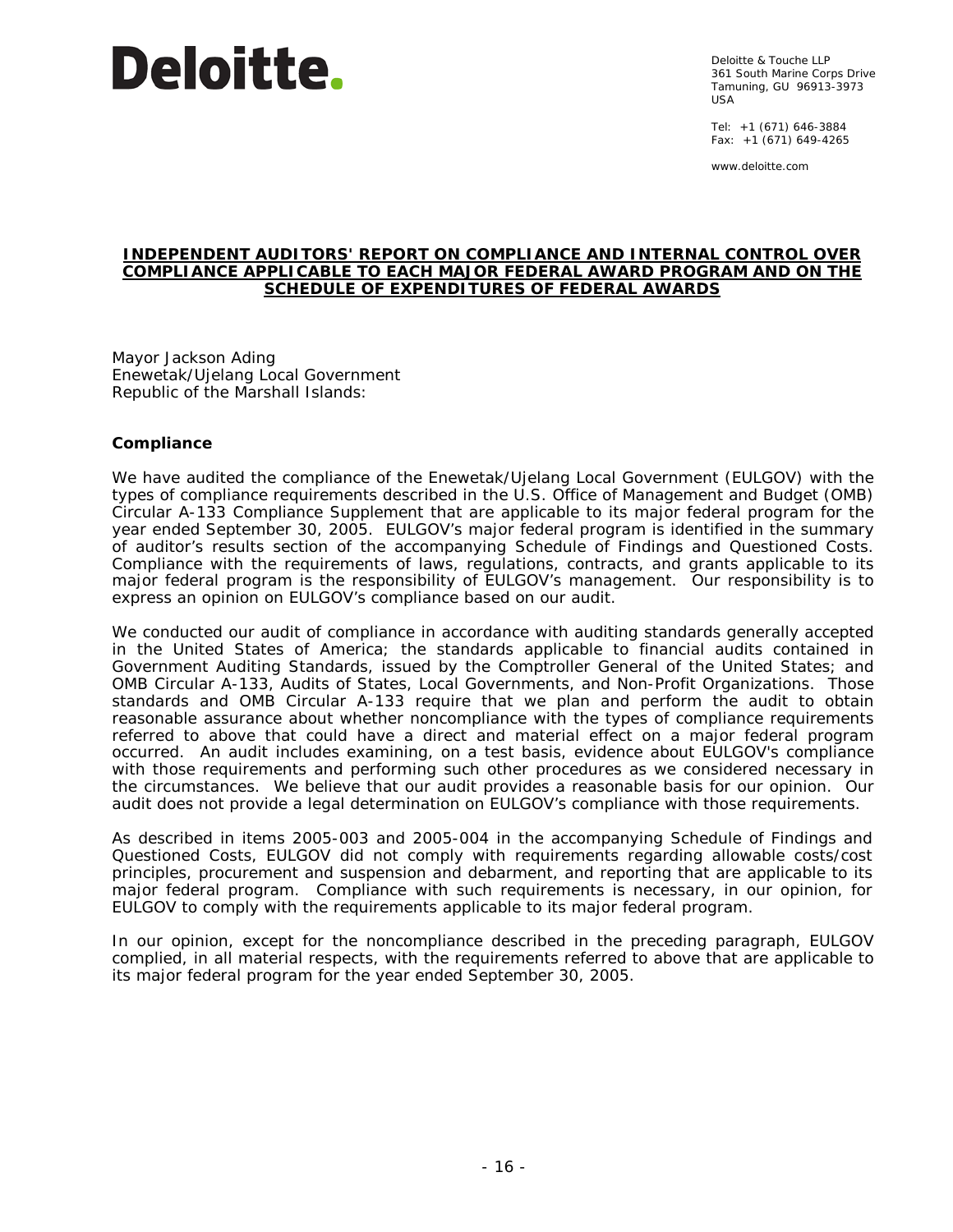# **Deloitte.**

# **Internal Control Over Compliance**

The management of EULGOV is responsible for establishing and maintaining effective internal control over compliance with the requirements of laws, regulations, contracts, and grants applicable to federal programs. In planning and performing our audit, we considered EULGOV's internal control over compliance with requirements that could have a direct and material effect on a major federal program in order to determine our auditing procedures for the purpose of expressing our opinion on compliance and to test and report on internal control over compliance in accordance with OMB Circular A-133.

We noted certain matters involving the internal control over compliance and its operation that we consider to be reportable conditions. Reportable conditions involve matters coming to our attention relating to significant deficiencies in the design or operation of the internal control over compliance that, in our judgment, could adversely affect EULGOV's ability to administer a major federal program in accordance with the applicable requirements of laws, regulations, contracts, and grants. Reportable conditions are described in the accompanying Schedule of Findings and Questioned Costs as items 2005-003 and 2005-004.

A material weakness is a reportable condition in which the design or operation of one or more of the internal control components does not reduce to a relatively low level the risk that noncompliance with the applicable requirements of laws, regulations, contracts, and grants that would be material in relation to a major federal program being audited may occur and not be detected within a timely period by employees in the normal course of performing their assigned functions. Our consideration of the internal control over compliance would not necessarily disclose all matters in the internal control that might be reportable conditions and, accordingly, would not necessarily disclose all reportable conditions that are also considered to be material weaknesses. However, we consider the reportable conditions described above as items 2005- 003 and 2005-004 to be material weaknesses.

# **Schedule of Expenditures of Federal Awards**

We have audited the financial statements of each major fund of EULGOV as of and for the year ended September 30, 2005, and have issued our report thereon dated November 27, 2019, which report was qualified due to the omission of the General Fund; and the omission of government-wide financial statements. Our audit was performed for the purpose of forming an opinion on the financial statements that collectively comprise a portion of EULGOV's basic financial statements. The accompanying Schedule of Expenditures of Federal Awards is presented for purposes of additional analysis as required by OMB Circular A-133 and is not a required part of the basic financial statements. This schedule is the responsibility of the management of EULGOV. Such information has been subjected to the auditing procedures applied in the audit of the basic financial statements and, in our opinion, is fairly stated, in all material respects, in relation to the basic financial statements taken as a whole.

This report is intended solely for the information and use of the Council, management, federal awarding agencies, and the cognizant and other federal agencies and is not intended to be and should not be used by anyone other than these specified parties.

Jack

November 27, 2019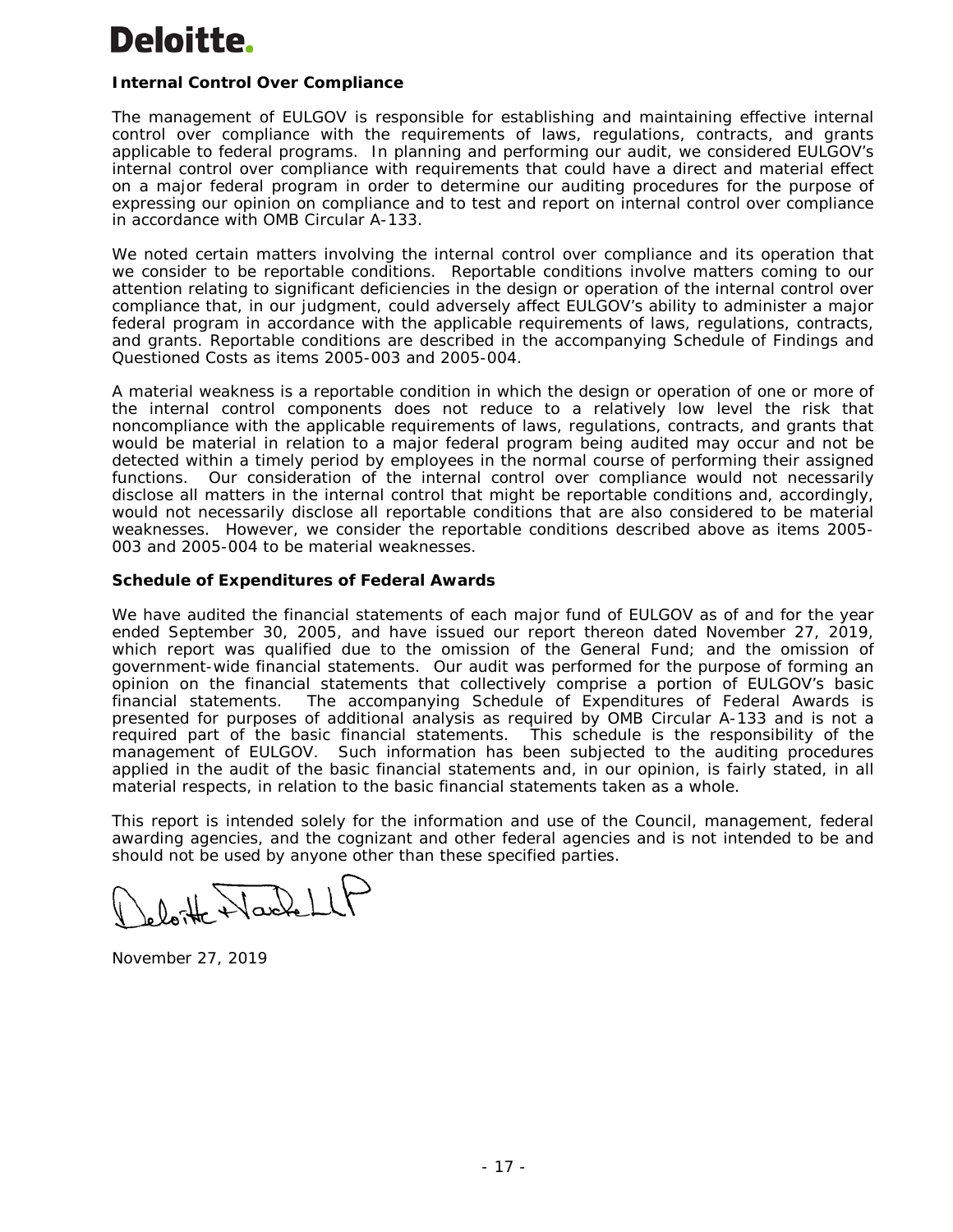Schedule of Expenditures of Federal Awards Year Ended September 30, 2005

|                   |                                                                       | Federal      |
|-------------------|-----------------------------------------------------------------------|--------------|
| $\mathsf{CFDA}\#$ | Agency/Program                                                        | Expenditures |
|                   |                                                                       |              |
|                   | U.S. Department of the Interior                                       |              |
|                   | Funds received in a direct capacity:                                  |              |
| 15.875            | Operation of the Enewetak Food and Agricultural Support               |              |
|                   | Program                                                               | \$1,831,087  |
|                   |                                                                       |              |
|                   | See accompanying notes to schedule of expenditures of federal awards. |              |
|                   |                                                                       |              |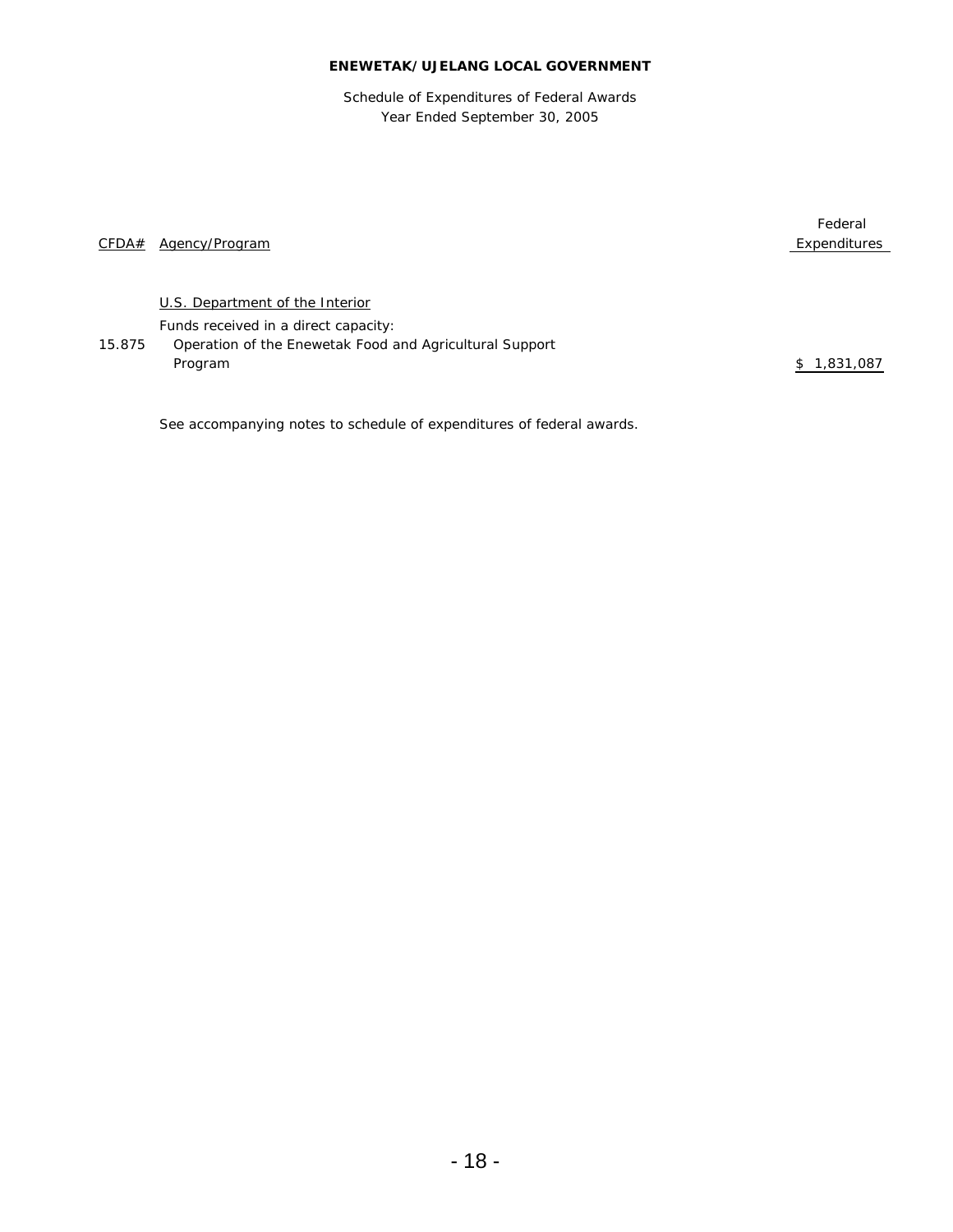# Notes to Schedule of Expenditures of Federal Awards Year Ended September 30, 2005

# (1) Organization

The Enewetak/Ujelang Local Government (EULGOV) is a governmental entity governed by its own Constitution. All significant operations of EULGOV are included in the scope of the OMB Circular A-133 audit (the "Single Audit"). The U.S. Department of the Interior has been designated as EULGOV's cognizant agency for the Single Audit. EULGOV is the recipient of non-Compact of Free Association funds received from the U.S. Department of the Interior. These funds must be expended in accordance with grant awards and are subject to general U.S. federal requirements, including OMB's Circular A-87 and Circular A-102.

# (2) Summary of Significant Accounting Policies

#### a. Basis of Accounting

The accompanying Schedule of Expenditures of Federal Awards includes the federal grant activity of EULGOV and is presented on the accrual basis of accounting. The information in this schedule is presented in accordance with the requirements of OMB Circular A-133. For federal direct assistance grants, authorizations represent the total allotment or grant award received. All expenses and capital outlays are reported as expenditures.

#### b. **Indirect Cost Allocation**

EULGOV has not entered into an approved indirect cost negotiation agreement covering fiscal year 2005. EULGOV did not charge federal programs for indirect costs during fiscal year 2005.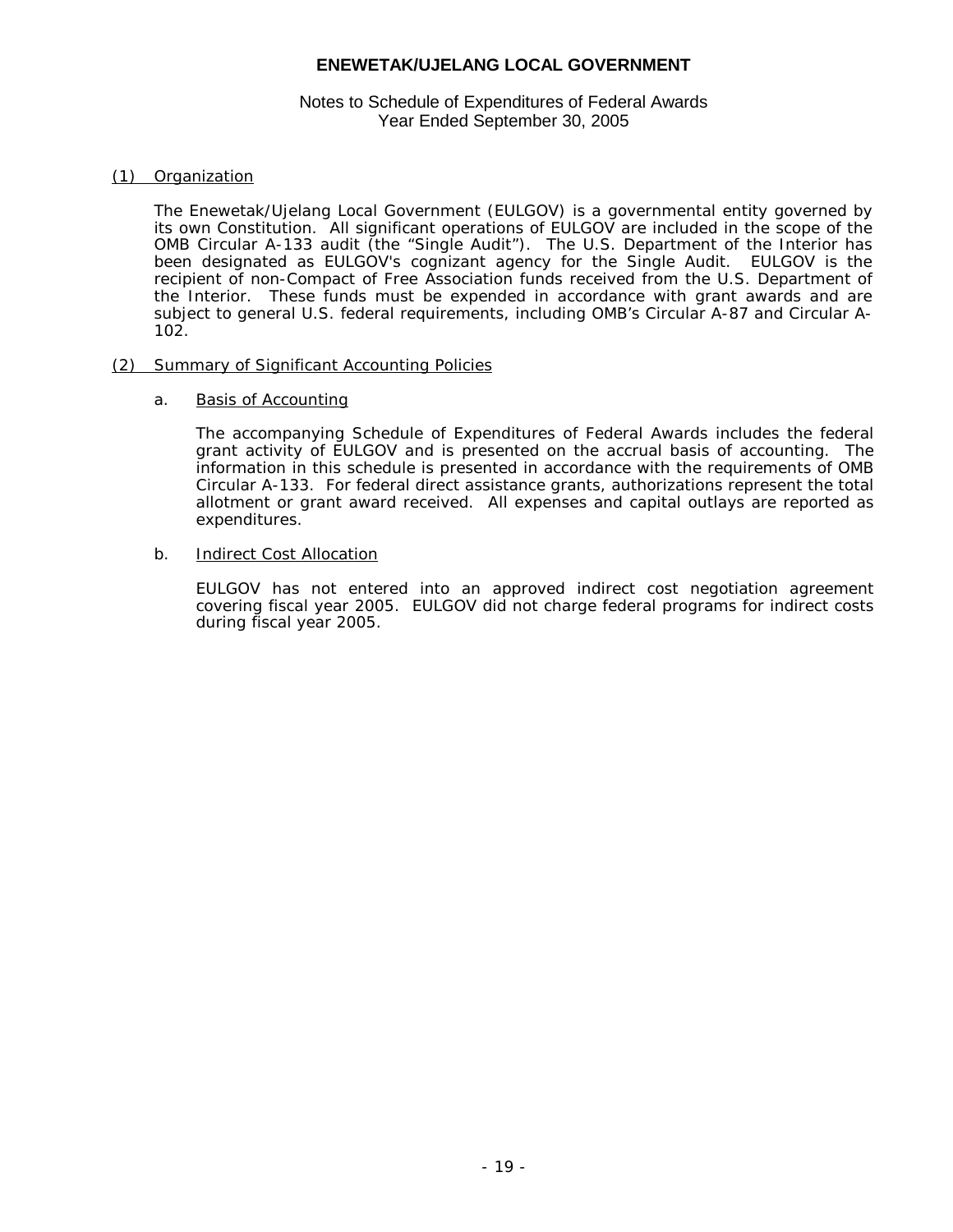Schedule of Findings and Questioned Costs Year Ended September 30, 2005

# **Section I - Summary of Auditor's Results**

- 1. The Independent Auditors' Report on the financial statements of the Enewetal/Ujelang Local Government expressed an unqualified opinion on the financial statements of the Enewetak Food and Agricultural Support Program Fund, the Enjebi Community Trust Fund and the Claims Trust Fund; and an adverse opinion on the remaining reporting units.
- 2. Reportable conditions in internal control over financial reporting were identified, all of which are considered to be material weaknesses.
- 3. Instances of noncompliance considered material to the financial statements were disclosed by the audit.
- 4. Reportable conditions in internal control over compliance with requirements applicable to major federal award programs were identified, all of which are considered to be material weaknesses.
- 5. The Independent Auditors' Report on compliance with requirements applicable to major federal award programs expressed a qualified opinion.
- 6. The audit disclosed findings required to be reported by OMB Circular A-133.
- 7. EULGOV's major program is as follows:

Name of Federal Program or Cluster CFDA Number CFDA Number Economic, Social and Political Development of the Territories and the Freely Associated States: Enewetak Food and Agricultural Support Program 15.875

- 8. A threshold of \$300,000 was used to distinguish between Type A and Type B programs as those terms are defined in OMB Circular A-133.
- 9. EULGOV did not qualify as a low-risk auditee as that term is defined in OMB Circular A-133.

# **Section II - Financial Statement Findings**

| Finding<br>Number                | <b>Findings</b>                                                                                               |  |
|----------------------------------|---------------------------------------------------------------------------------------------------------------|--|
| 2005-001<br>2005-002<br>2005-003 | <b>External Financial Reporting</b><br><b>External Financial Reporting</b><br>Allowable Costs/Cost Principles |  |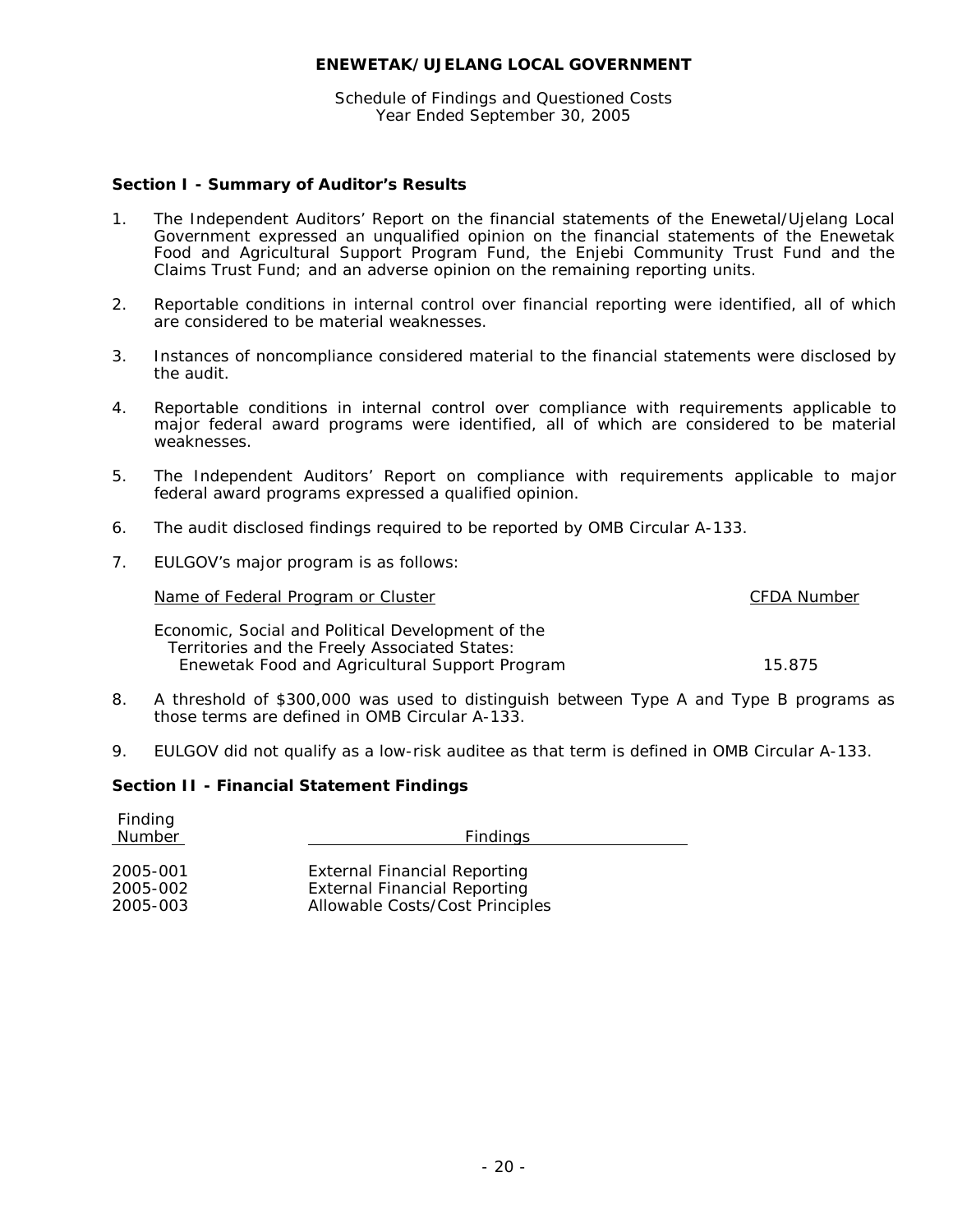Schedule of Findings and Questioned Costs, Continued Year Ended September 30, 2005

# **Section III - Federal Award Findings and Questioned Costs**

| Finding<br>Number | CFDA $#$ | <b>Findings</b>                          | Questioned<br>Costs |                          |
|-------------------|----------|------------------------------------------|---------------------|--------------------------|
| 2005-003 15.875   |          | Allowable Costs/Cost Principles          |                     | $\overline{\phantom{a}}$ |
| 2005-003 15.875   |          | Procurement and Suspension and Debarment |                     | $\qquad \qquad$          |
| 2005-004 15.875   |          | Reporting                                |                     | -                        |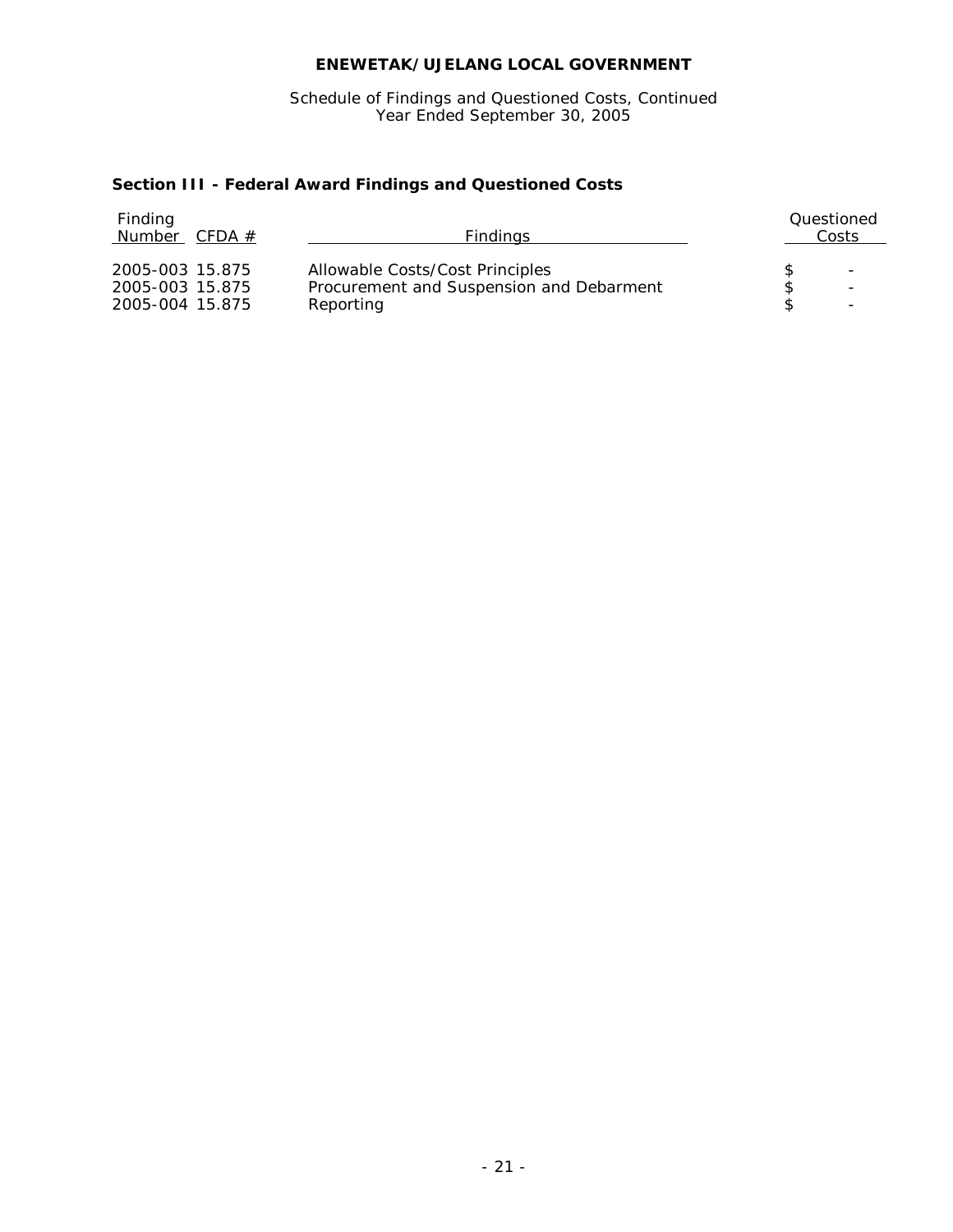Schedule of Findings and Questioned Costs, Continued Year Ended September 30, 2005

Finding No.: 2005-001 Area: External Financial Reporting

Criteria: Governmental Accounting Standards Board (GASB) Statement No. 34, *Basic Financial Statements - and Management's Discussion and Analysis - for State and Local Governments*, requires that the basic financial statements of the reporting entity include government-wide financial statements displaying information about the reporting government as a whole.

Condition: As of September 30, 2005, management did not present government-wide financial statements to display the financial position and changes in financial position of its governmental activities.

Cause: The cause of the above condition is the lack of maintenance of general ledger accounting records detailing EULGOV's governmental activities.

Effect: The effect of the above condition is nonconformity with GASB Statement No. 34 resulting in a qualification in the opinion on the EULGOV financial statements.

Recommendation: We recommend that EULGOV conform to GASB Statement No. 34.

Prior Year Status: The lack of maintenance of general ledger accounting records detailing EULGOV's governmental activities was reported as a finding in the Single Audit of EULGOV for fiscal year 2004.

Auditee Response and Corrective Action Plan: General ledgers are now being reconciled and maintain.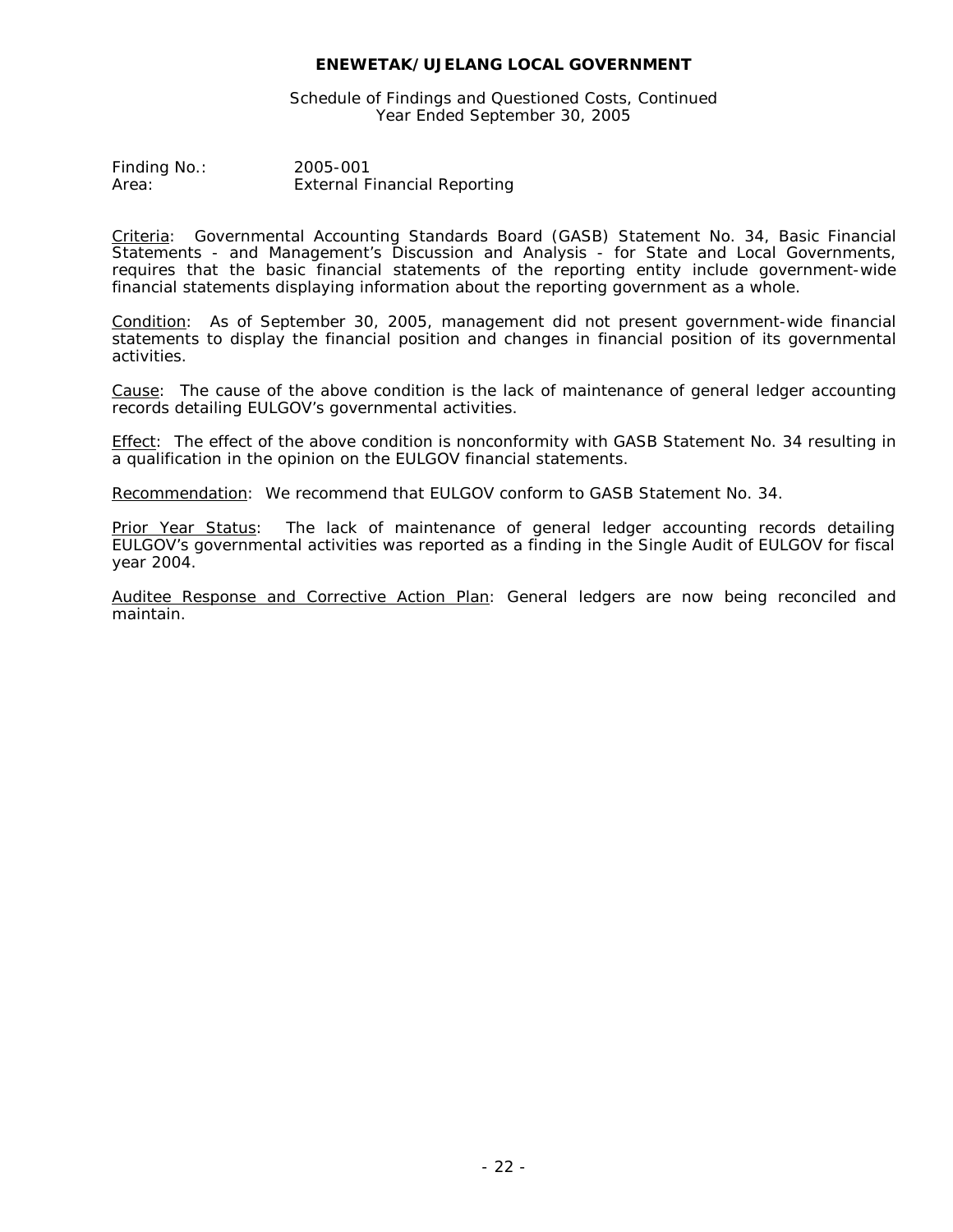Schedule of Findings and Questioned Costs, Continued Year Ended September 30, 2005

Finding No.: 2005-002 Area: External Financial Reporting

Criteria: Governmental Accounting Standards Board (GASB) Statement No. 14, *The Financial Reporting Entity*, requires that the financial statements of the reporting entity include all funds that are not legally separate, for financial reporting purposes, to be presented as part of a primary government.

Condition: As of September 30, 2005, management did not include the General Fund in EULGOV's financial statements. During the year ended September 30, 2005, transfers out were made from the Enewetak Claims Trust Fund to the General Fund for debt service payments, distribution to the people of Enewetak, and to fund General Fund operations of \$476,618, \$2,580,000 and \$397,234, respectively. In addition, transfers out were made from the Enjebi Community Trust Fund to the General Fund for General Fund operations of \$861,000.

Cause: The cause of the above condition is the lack of maintenance of detailed general ledger accounting records itemizing General Fund activities, including distribution payments to the people of Enewetak and General Fund operations.

Effect: The effect of the above condition is nonconformity with GASB Statement No. 14 resulting in a qualification in the opinion on the EULGOV financial statements.

Recommendation: We recommend that EULGOV conform to GASB Statement No. 14.

Prior Year Status: The lack of maintenance of detailed general ledger accounting records itemizing General Fund activities, including distribution payments to the people of Enewetak and General Fund operations was reported as a finding in the Single Audit of EULGOV for fiscal year 2004.

Auditee Response and Corrective Action Plan: General ledgers are now being reconciled and maintain.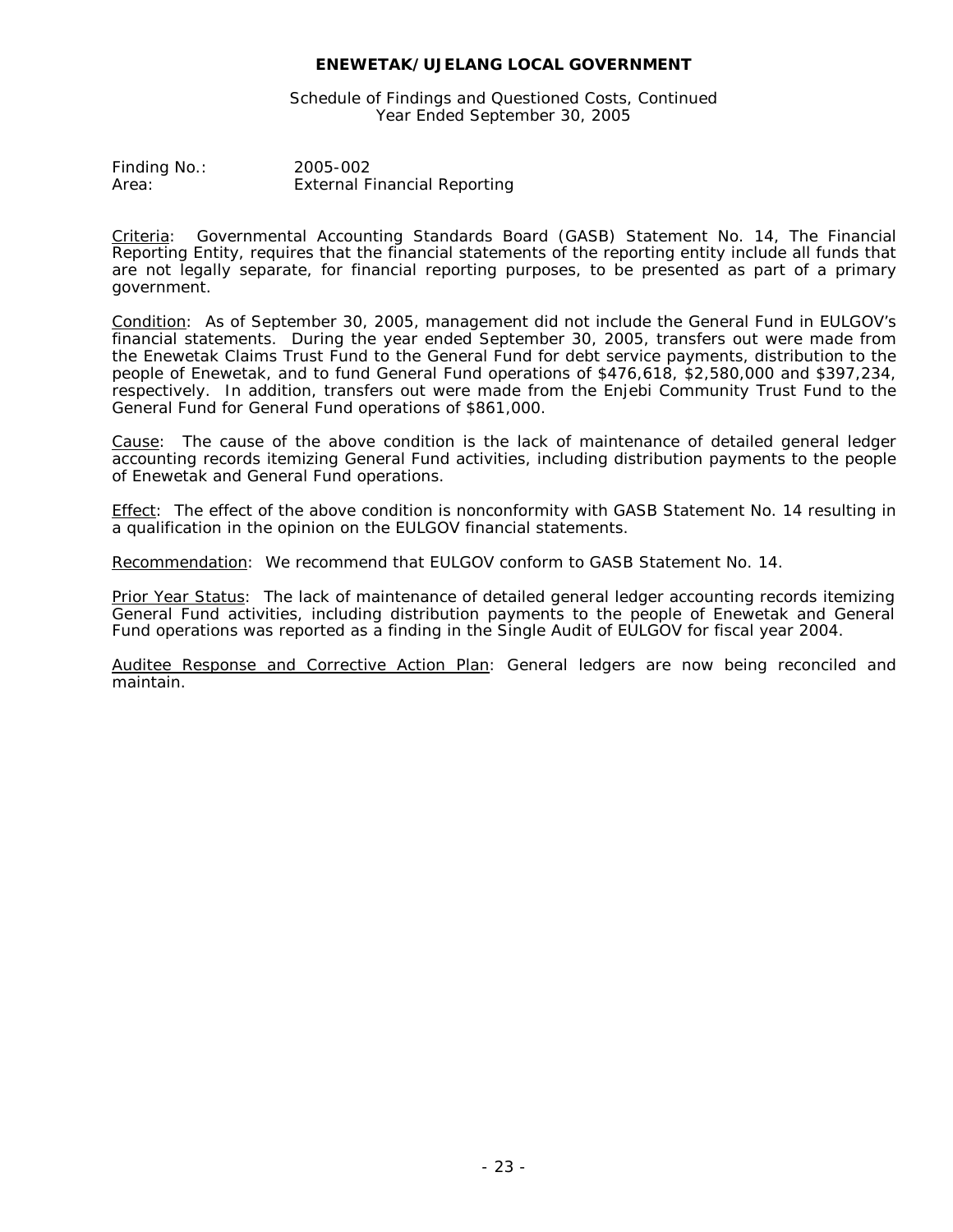Schedule of Findings and Questioned Costs, Continued Year Ended September 30, 2005

| Finding No.:      | 2005-003                                              |
|-------------------|-------------------------------------------------------|
| Federal Agency:   | U.S. Department of the Interior                       |
| CFDA Program:     | 15.875 Enewetak Food and Agricultural Support Program |
| Area:             | Allowable Costs/Cost Principles                       |
|                   | Procurement and Suspension and Debarment              |
| Questioned Costs: | \$0                                                   |

Criteria: The *Uniform Administrative Requirements for Grants and Cooperative Agreements to State and Local Governments* (the Common Rule) requires that all purchases less than \$100,000 require evidence of informal bidding procedures. For purchases greater than \$100,000, formal bidding procedures are required. Furthermore, OMB Circular A-87 requires that allowable costs be evidenced by adequate supporting documentation.

Condition: Of nineteen non-payroll expenditures tested, totaling \$806,235, procurement of supplies and equipment from vendors from the following check numbers did not evidence support of either informal or formal procurement procedures.

| 21633 | \$ | 45,000  |
|-------|----|---------|
| 29021 |    | 60,587  |
| 30486 |    | 64.004  |
| 30618 |    | 19,300  |
| 31616 |    | 6,972   |
| 31853 |    | 44,471  |
| 31990 |    | 80,119  |
| 33760 |    | 79,591  |
| 36310 |    | 124,591 |
|       | S. | 524,635 |

The following check numbers did not evidence contracts, invoices, purchase orders or other authoritative source documents.

| 29009 | \$  | 7,850  |
|-------|-----|--------|
| 33046 |     | 6,193  |
| 34761 |     | 45,500 |
|       | \$. | 59,543 |

Of fifteen payroll expenditures tested, totaling \$43,677, we could not perform tests of check #37559 amounting to \$480, as the timesheet, personnel action form, and check copy were not available. Additionally, for check  $#$  36205, which was issued in the amount of \$400 or (\$10,400 per annum), we noted in the personnel action form that the employee is a council member. We were informed that the individual is also a field technician for the Program; however, no such documentation supporting this matter is present in the personnel action form.

Cause: The cause of the above condition is the lack of support evidencing informal and formal bidding procedures for procurement of goods and services. Additionally, there is a lack of source documentation for payment.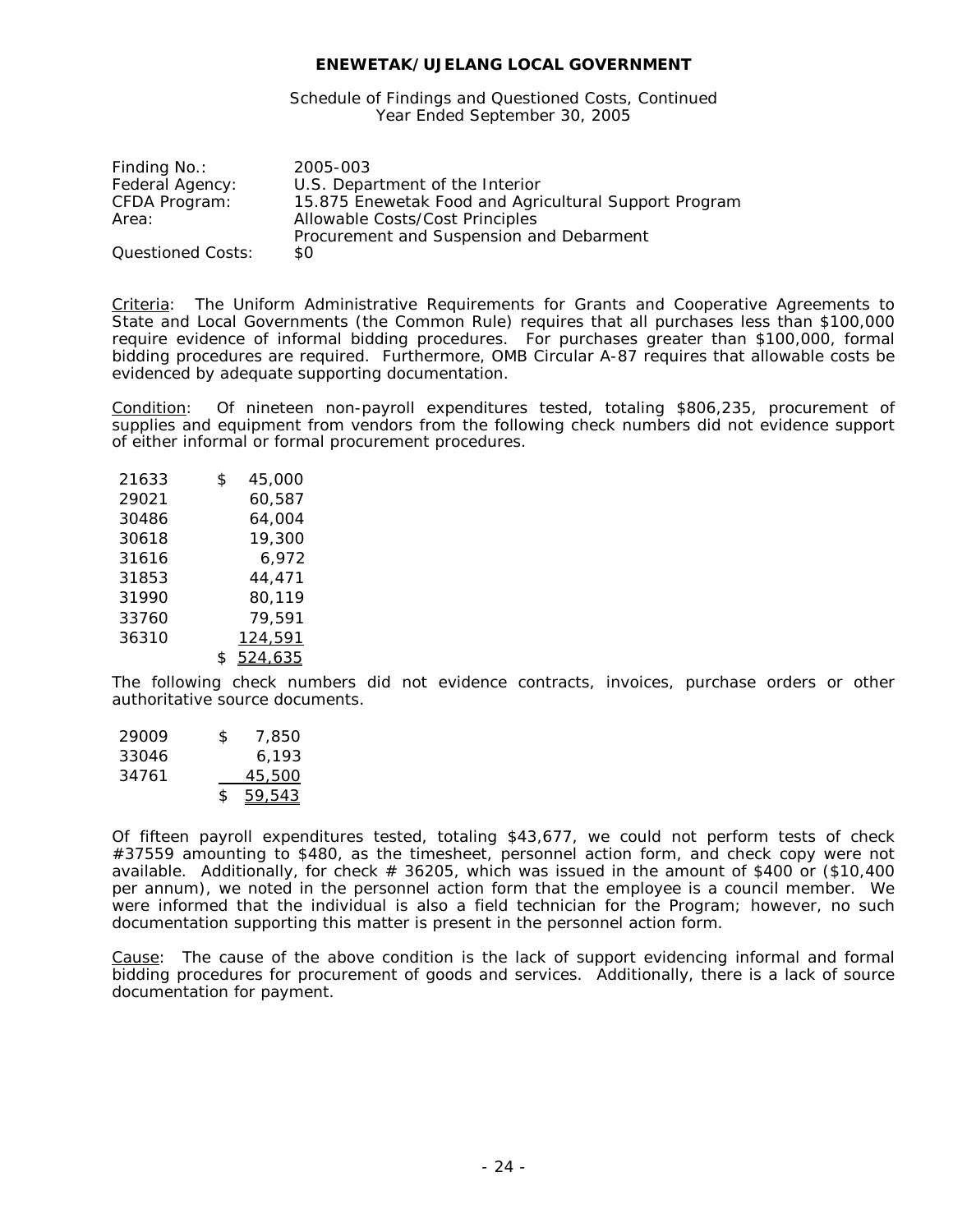Schedule of Findings and Questioned Costs, Continued Year Ended September 30, 2005

| Finding No.:      | 2005-003, Continued                                   |  |  |
|-------------------|-------------------------------------------------------|--|--|
| Federal Agency:   | U.S. Department of the Interior                       |  |  |
| CFDA Program:     | 15.875 Enewetak Food and Agricultural Support Program |  |  |
| Area:             | Allowable Costs/Cost Principles                       |  |  |
|                   | Procurement and Suspension and Debarment              |  |  |
| Questioned Costs: | \$0                                                   |  |  |

Effect: The effect of the above condition is the lack of informal or formal procurement procedures. Additionally, we are unable to determine if costs were allowed as there were no supporting invoices, contracts, etc. No questioned costs result from this finding as such were subsequently resolved through a grantor determination letter dated July 9, 2014.

Recommendation: We recommend that the Program comply with the Common Rule with respect to the procurement of supplies and equipment, and with OMB Circular A-87 with respect to the maintenance of supporting invoices, contracts, etc., evidencing reported expenditures.

Prior Year Status: The lack of informal bidding procedures was reported as a finding in the Single Audits of EULGOV for fiscal years 1994 through 1998, 2003 and 2004.

Auditee Response and Corrective Action Plan: Starting Fiscal Year 2006, a Notice to BID for the supplies EULG Food Program for the FY2006 is published in the newspaper for 3 consecutive issues.

Standard guidelines for the procurement of supplies and equipment are being followed.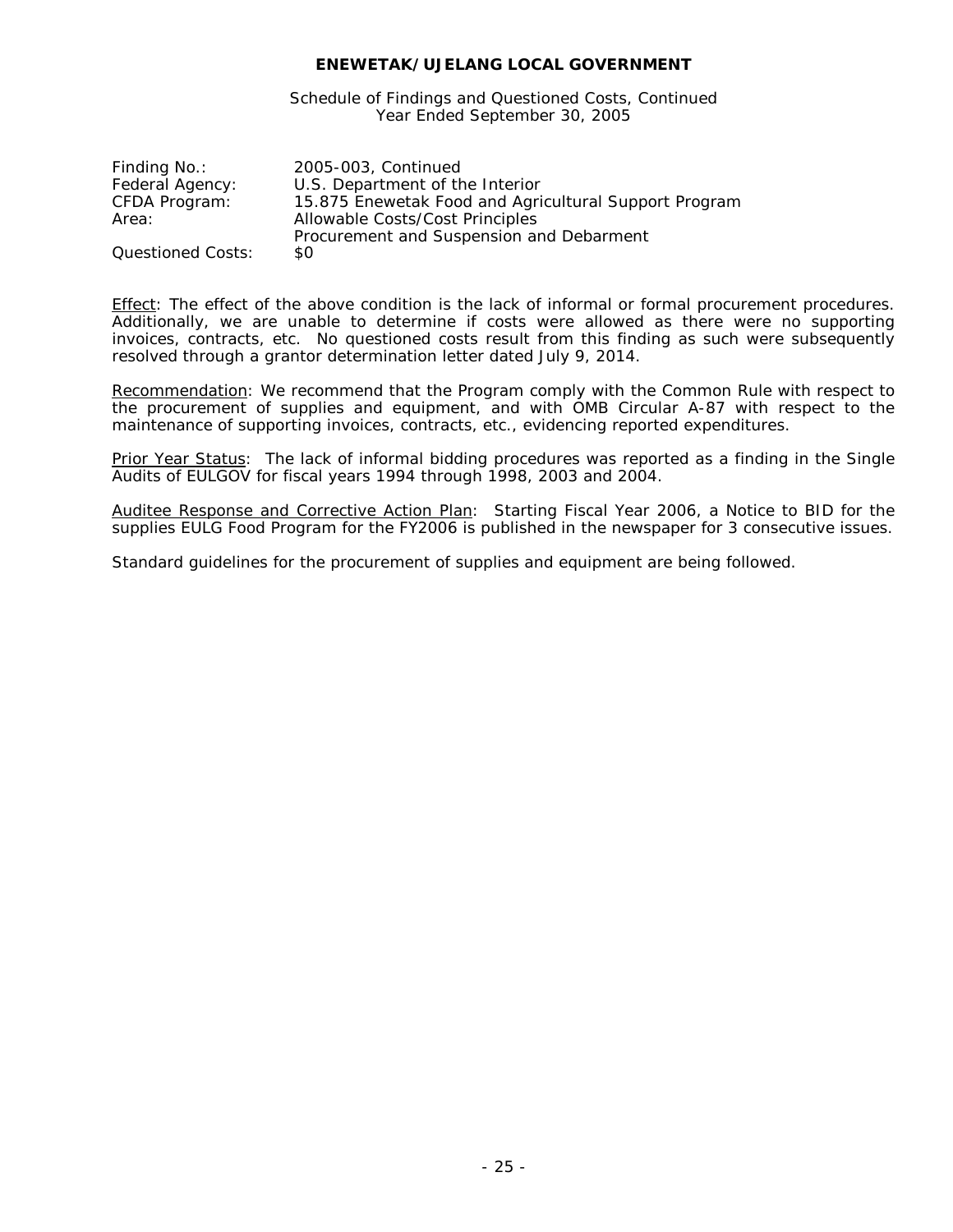Schedule of Findings and Questioned Costs, Continued Year Ended September 30, 2005

Finding No.: 2005-004 Federal Agency: U.S. Department of the Interior CFDA Program: 15.875 Enewetak Food and Agricultural Support Program Area: Reporting Questioned Costs: \$0

Criteria: The *Uniform Administrative Requirements for Grants and Cooperative Agreements to State and Local Governments* (the Common Rule) requires the quarterly submission of financial status reports (SF-269) and federal cash transactions reports (SF-272) based upon the financial accounting system of the grantee.

Condition: EULGOV was unable to provide copies of all quarterly financial status and federal cash transactions reports for the year ended September 30, 2005.

Cause: The cause of the above condition is due to the inability to provide these reports to document that such are in agreement with the underlying books and records.

Effect: The effect of the above condition is that EULGOV cannot produce the required reports to demonstrate compliance with the criteria.

Recommendation: We recommend that EULGOV provide requested reports.

Prior Year Status: Noncompliance with reporting requirements was reported as a finding in the Single Audit of EULGOV for fiscal year 2004.

Auditee Response and Corrective Action Plan: Required quarterly and monthly reports are submitted to the Funding Agency.